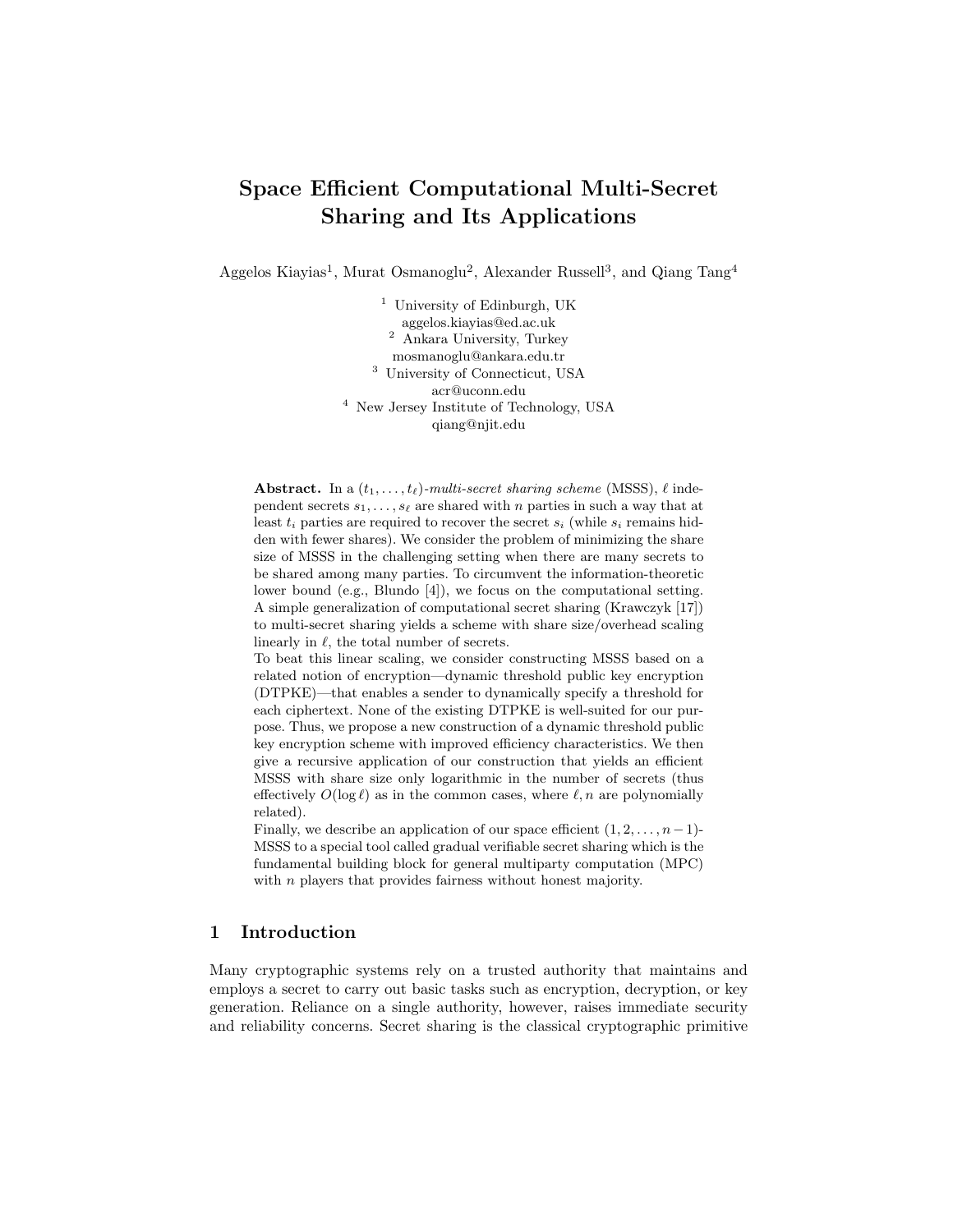that can be used to overcome these obstacles. Given a set of n parties and a collection  $A$  of subsets of the parties, a *secret sharing scheme* for  $A$  is a method of distributing shares of a secret among the parties so that any subset of parties from  $A$  can reconstruct the secret, but any subset of parties which is not in  $A$ cannot. Such schemes were introduced and studied by Blakley [3] and Shamir [25] for threshold structures: in such "threshold schemes," any subset of the parties can recover the secret precisely when the cardinality of that particular subset is above a certain threshold. Ito et al. [21] later generalized the notion to more general access structures.

A fundamental efficiency concern for secret sharing schemes is the size of the share that must be distributed to each participant. Karnin [16] showed that in any unconditionally secure secret sharing scheme, the length of each share must be at least that of the secret. To achieve better efficiency, Krawczyk [17] relaxed the security guarantee by introducing a natural computational notion: while  $t$ shares can be used to efficiently recover the secret, any fewer than  $t$  give "no information" (in a precise sense) about the secret to a computationally bounded adversary. This permits striking improvements in share size: each share has size  $(m/t + \lambda)$  instead of m, where m is the size of the shared secret and  $\lambda$  is the security parameter.

An important and well-studied variant arises when multiple secrets must be distributed with different thresholds to the parties [1,4,26,27]; such schemes are known as multi-secret sharing schemes (MSSS). Jackson et al. [15] considered the most natural case—called multi-secret threshold schemes—in which each secret  $s_i$  is associated with a threshold  $t_i$ , and only more than  $t_i$  participants can recover  $s_i$  from their shares. Blundo et al. [4] established that in order to achieve unconditional security for multi-secret threshold schemes, the size of the share that each participant holds must be, at least, linear in the number of secrets. These lower bounds have been complemented by more recent work in the unconditional setting: Masucci [22] presented a weaker notion of security for multi-secret sharing schemes in unconditional settings, and gave some lower bounds for the size of the shares of each participant. Herranz et al. [12] then proved that the size of the share for each participant in multi-secret threshold schemes must indeed be linear in the number of secrets, even if the scheme enjoys only the weaker unconditional security introduced by [22].

Motivated by Krawczyk's success in the single secret case, computationally secure MSSSs can be considered for improved efficiency [12]. However, straightforward application of Krawczyk's scheme [17] for a MSSS still incurs a linear (in the number of secrets) size share for each player: e.g., in [12],  $\ell$  instances of [17] are run and the resulting share size is  $m(1/t_1 + \cdots + 1/t_\ell) + \ell \lambda$  (if there are  $\ell$ secrets, and  $\lambda$  denotes the security parameter, and m denotes the shared secret size). The first term is clearly unavoidable; however, the second term yields an overhead that grows linearly in the number of secrets. In many applications, the number of shares can be very large. This raises our central question:

Is there a computationally-secure multi-secret sharing scheme providing share size that grows sub-linearly with the number of shares?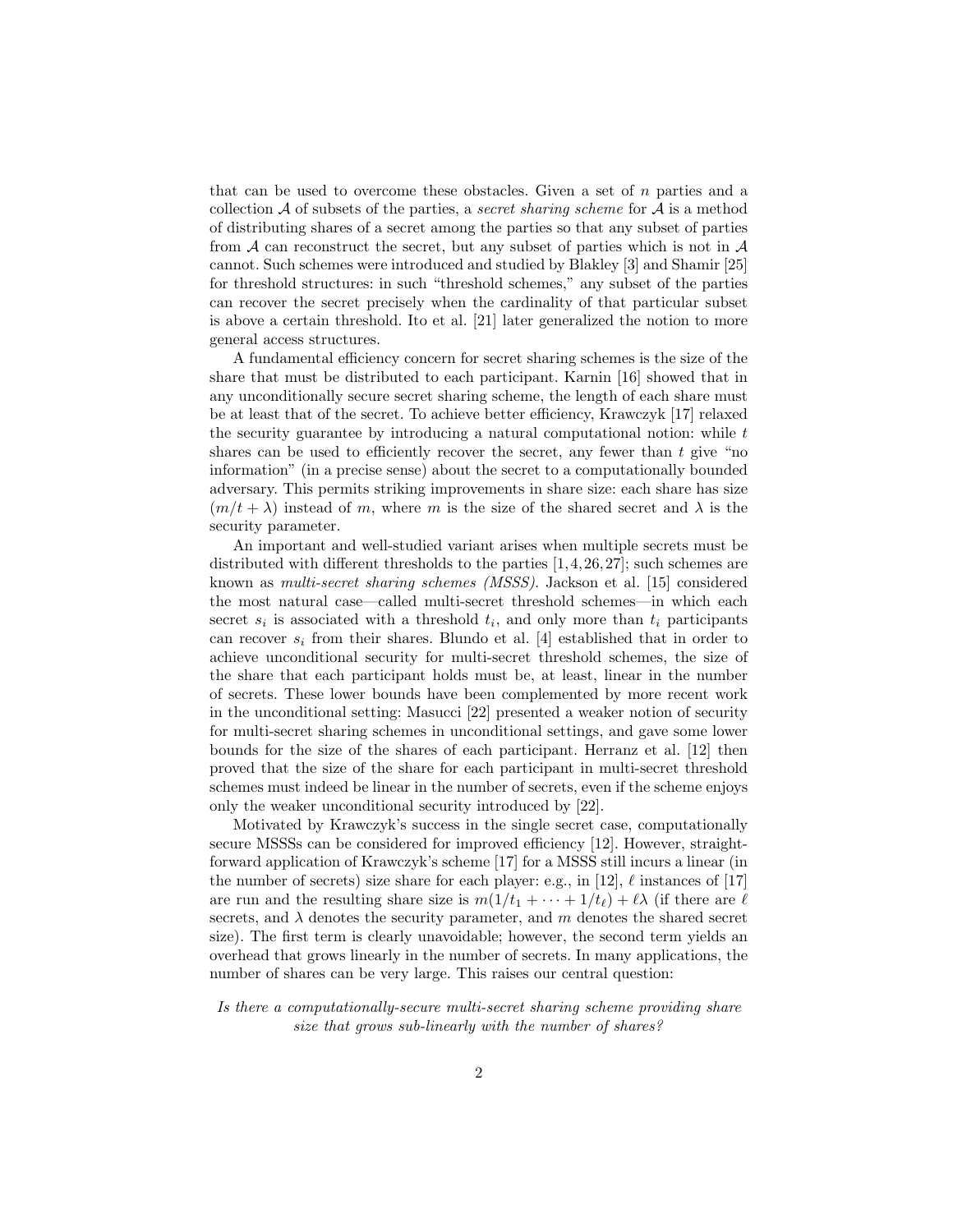In this paper, we answer this question in the affirmative: we give a new MSSS construction that achieves overhead that scales only logarithmically in  $\ell$ . Aside from their intrinsic interest, we remark that such efficient MSSSs that do not rely on an external public storage (see below for more elaborations).

The interesting cases when both  $\ell, n$  are poly( $\lambda$ ). For multi-secret sharing, there are two simple cases; the total number of user  $n$  is small (however large is the number of shares  $\ell$ ), or the total number of shares  $\ell$  is small. In the first case, it follows that the range of all different thresholds would be small (smaller than  $n$ ). It is easy to see that we can simply group secrets with the same threshold into one bigger secret chunk, and run the trivial application of Krawczyk's scheme [17] on the chunks, which yields an MSSS with each share size overhead at most  $n\lambda$  for a very small n. Similarly, we can directly apply the Krawczyk's scheme [17] for the latter case, and the resulting  $\ell \lambda$  overhead is fine now as  $\ell$  is small.

For many of the interesting cases, the number of shares and number of parties are both significantly large. In particular, we will consider a general setting where both  $n, \ell$  are poly( $\lambda$ ). For example, in our multiparty computation application, we will need to consider a  $(1, 2, 3, \ldots, n)$ -MSSS (here  $\ell = n$ ). We are aiming to achieve an asymptotically small overhead for each share size  $(O(\log \ell) \cdot \lambda)$ . And note that in this case,  $O(\log n)$  is the same as  $O(\log \ell)$ , thus sometimes in the paper, we used  $n, \ell$  interchangeably for measuring space efficiency.

Regarding a public bulletin board. As a counterpoint to our results, Herranz et al. [12] observe that in the computational setting one can "shift" private storage to public storage via encryption. In particular, an information theoretic MSSS can be used to generate the shares first, which are then encrypted and stored on a public bulletin board. Thus, each player must only store a short key locally and retrieve all other material from the bulletin board. In this paper, we focus on constructing a space efficient MSSS without relying a public "bulletin board". There are a couple of obvious reasons that motivate us: reducing trust for space efficient MSSS scheme (without needing an online party who faithfully holds all the data). Moreover, sometimes such public bulletin board service may be impreferable or even unavailable as in case of common deployment of secure multiparty computation or decentralized applications. We remark, also, that even though we focused on the setting without a bulletin board, our techniques can actually provide efficiency savings also in the setting of having a public bulletin board. In particular, treating public storage as outsourced storage associated with each player, existing schemes use as much storage as in the information theoretic case  $(O(m \cdot \ell))$  for each player at least [12]), while applying our technique achieves  $O(m \cdot \log \ell)$  for each player. See the efficiency discussion in section 4.2 for more details. <sup>5</sup>

<sup>&</sup>lt;sup>5</sup> One may wonder whether simply applying the tool of information dispersal (IDS) on the data stored in the public bulletin board solves the problem, However, doing so is highly non-trivial. As we will show later, in order to make the IDS effective, we first need to carefully design the scheme so that the public bulletin board size scales only linear with each threshold, not always  $\ell$  as in [12].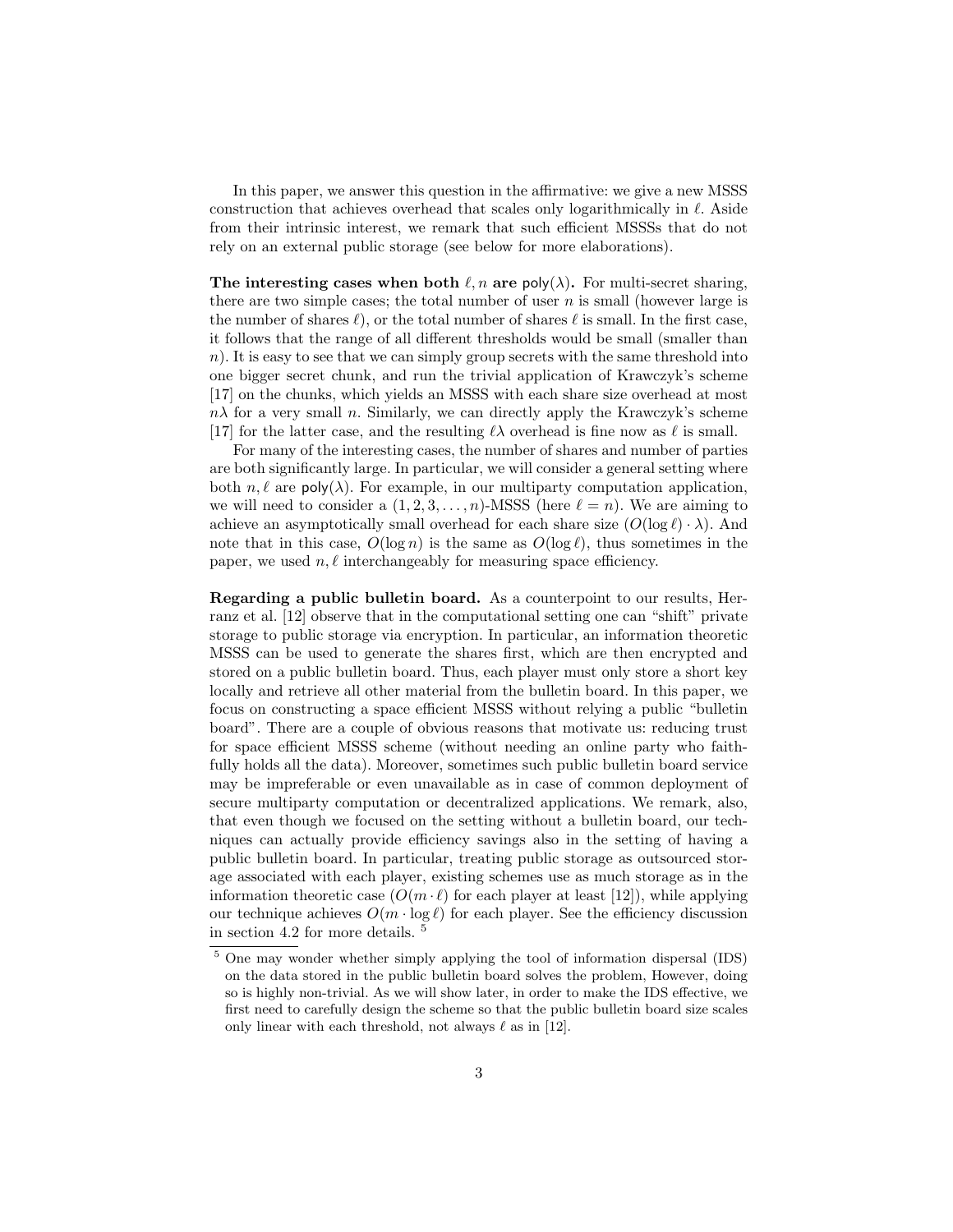#### 1.1 Our Results

We present a new construction for threshold MSSS (in this paper, we focus entirely on threshold MSSSs, so we drop the adjective "threshold") that achieves share size  $O(m(1/t_1 + \cdots + 1/t_\ell) + \log \ell \cdot \lambda)$  which is nearly optimal for large  $\ell$ . <sup>6</sup> As the first term is inherent for carrying the information of the message, the second term is the overhead that we try to minimize. Concretely, our contributions are as follows:

Construction of space efficient computational multi-secret sharing. We begin with a generic construction, providing the basic relationship between MSSS and DTPKE, and then focus on efficient constructions of DTPKEs. In more detail:

A generic construction. To warm up, we first point out a generic construction for computational MSSS. Inspired by [17], we use an encryption scheme as a building block. To capture the various threshold requirements, we rely on a dynamic threshold public key encryption scheme (DTPKE) [6]. Intuitively, given the secrets  $(s_1, ..., s_\ell)$ , we apply a DTPKE scheme to encrypt each secret  $s_i$  with its threshold  $t_i$ ; thus, the resulting ciphertext  $c_i$  requires at least  $t_i$  users in order to be decrypted. Then, following [17], we apply an efficient information dispersal scheme (IDS) [17, 23] to distribute the ciphertexts together with all the public keys among users in a way that  $t_i$  users can construct  $c_i$  from their shares. This yields a generic construction that transforms a DTPKE scheme into an MSSS. The resulting construction is computationally secure if the given DTPKE is semantically secure. This simple construction enables us to focus on the challenge of designing an efficient DTPKE.

A new dynamic threshold public key encryption scheme. The generic construction is useful only when it is applied to an efficient instantiation of DTPKE, and obtaining such a scheme appears to be challenging. The only existing construction that offers a constant-size ciphertext for DTPKE is given by [6] (without this property the encryption itself already precludes the possibility of our efficiency target). However, the scheme requires  $O(n)$  public group elements, called the combining key, and all elements in the combining key are used even for decrypting a ciphertext with the threshold 1 (here  $n$  is the number of users). This immediately prevents the above reduction from yielding an efficient MSSS. Requiring some kind of combining key seems to be unavoidable in the construction of DTPKE with small ciphertexts and, moreover, this particular inefficiency appears to be an inherent aspect of the existing system.

 $6$  Note that there are three possible scenarios for an MSSS: few secrets to be shared that can easily be realized using an efficient single secret sharing scheme, few people to share the secrets for which the information dispersal algorithms will not be useful since the threshold values are small, and many secrets to be shared among many users that we consider in this work.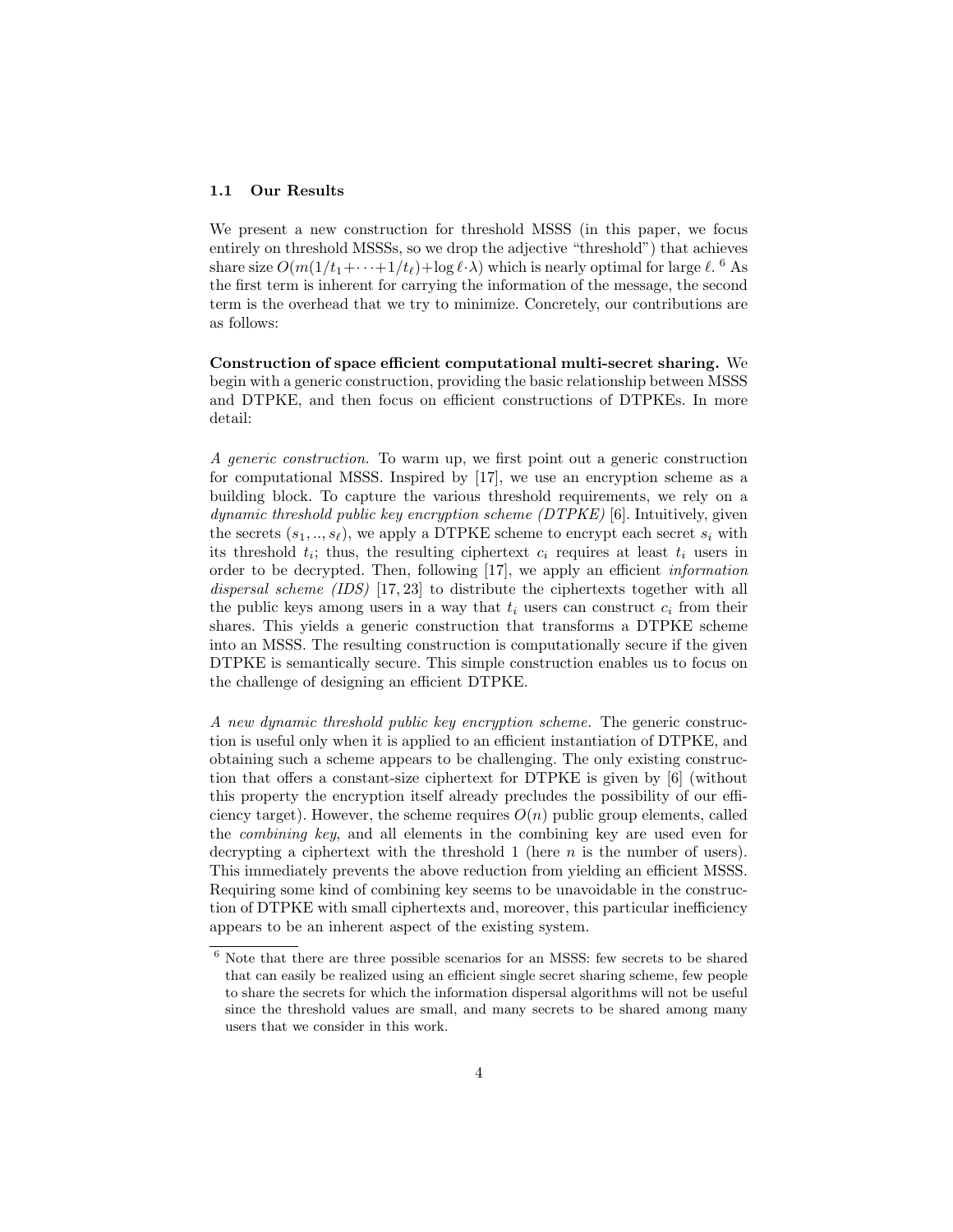Taking all these facts into consideration, we propose a new DTPKE scheme that has an allowed threshold range in the parameters. We then show how to apply a degree reduction technique on the exponent that can be tuned to the threshold range to yield our new construction. The result is a combining key that scales linearly only in the size of the threshold range rather than the number of users  $n^7$ . Specially, for a particular threshold range  $[t, 2t)$ , if the combining keys are distributed using an information dispersal scheme for the threshold  $t$ , then the size of the share will be constant. Moreover, the structure of our new scheme is algebraically simpler than the original scheme of [6]. These features enable us to recursively apply our general construction to get an efficient MSSS. Finally, we remark that the basic technical structure of this new DTPKE is rather different from the one in [6] which might be of independent interest.

A space efficient construction of MSSS. Direct application of our new DTPKE still cannot give us an efficient MSSS. As we emphasized above, we need to distribute all combining keys among the participants. Evenmore, since all components of the combining key are required in decrypting even a ciphertext with threshold 1, all combining keys should be given to each participant. It is clear that, even with our new construction, applying our general reduction naively results in a linear size share for each participant.

To circumvent this obstacle, we divide the threshold range into  $\log n$  parts:  $\Delta_1, \ldots, \Delta_{\log n}$ , where  $\Delta_u = [2^{u-1}, 2^u)$  (w.l.o.g, we assume *n* is a power of 2). We then run independent DTPKE instances together with an IDS for each threshold range  $\Delta_u$  in order to share the secrets  $\{s_i \mid t_i \in \Delta_u\}$ . For each window  $\Delta_u$ , there are at most  $2^u$  elements for the combining key, while the minimum threshold for this range is  $2^{u-1}$ . Thus we can now apply the information dispersal scheme [17,23] to efficiently distribute the combining key; thus each share has size  $O(1)$ . Since both  $n, \ell$  are  $\mathsf{poly}(\lambda)$ , the final share size is  $O(\log \ell)$ , where  $\ell$  is the number of secrets.

Applications to fair MPC with smaller private state. We show an interesting application of our MSSS to get an efficient building block for MPC protocol that guarantees fairness when there is no honest majority. Hirt et al. [13] introduced a primitive called gradual verifiable secret sharing as the main building block of an MPC protocol that first splits a secret s into  $n-1$  pieces  $s_i$ , i.e.,  $s = \sum_{i=1}^{n-1} s_i$ , and then jointly reveals  $s_i$  using a secret sharing scheme with threshold  $i$  one by one. Thus, the secret sharing scheme prevents the adversary who aborts the protocol to learn the output. This primitive, in our terminology, is a  $(1, 2, \ldots, n - 1)$ -MSSS in which the shares are reconstructed one by one. Instantiating this primitive using our efficient MSSS scheme, yields an MPC protocol satisfies fairness with each party having only  $O(\log n \cdot \lambda)$  storage for the gradual VSS part, while [13] only achieves linear size  $O(n\lambda)$ .

<sup>7</sup> Note that this change of having an allowed range is a strict generalization of the previous definition of DTPKE rather then a weakening. To see this, we can simply set the allowed range to be  $[1, n]$  to instantiate the previous schemes, e.g., [6].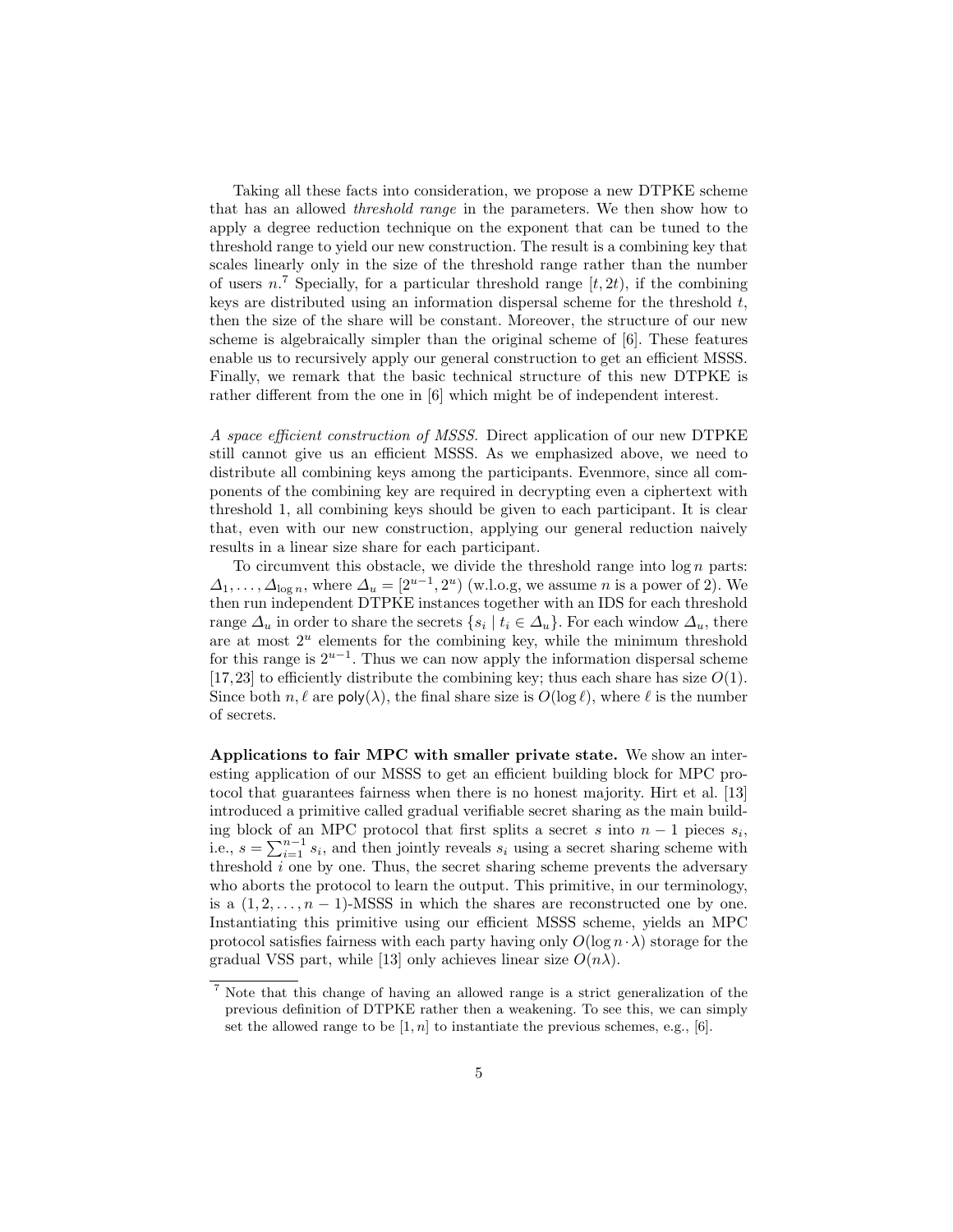Paper overview. We recall the basic definitions and security requirements in Section 2. To establish the basic relationship between MSSS and DTPKE, we propose a generic construction for the computational MSSS in Section 3. In Section 4, we first present a new construction of DTPKE since non of the existing construction is well-suited for our purpose, then we propose an efficient MSSS that employs the new construction of DTPKE. We also show an application of our efficient MSSS to secure multi-party computation in Section 5.

# 2 Preliminaries

**Notations:** Let  $\ell$  denote the number of secrets to be shared and n denote the number of users, which will also be the upper bound for the threshold values. We use  $(s_1, ..., s_\ell)$  to denote the secrets to be shared, and the letter t to denote threshold values, i.e. each  $t_i$  is associated with the secret  $s_i$ . The letter m is used to denote the size of the secret. We let  $\lambda$  denote the security parameter.

#### 2.1 Definitions

In this section, we give some definitions and the security requirements of the multi-secret threshold schemes.

**Definition 1.** A  $(t_1, \ldots, t_\ell)$ -multi-secret threshold sharing scheme is defined by two protocols as follows:

- **Share:** This protocol takes the security parameter  $\lambda$ , the set of n players  $\mathcal{P}$ , the global secret  $\vec{s} = (s_1, ..., s_\ell)$  to be shared, and  $\ell$  threshold values  $(t_1, ..., t_\ell)$ where  $t_i \in [n]$ . It outputs the set of shares  $\{sh_i\}_{P_i \in \mathcal{P}}$ .
- Reconstruct: This is a protocol executed among a subset of users: each user i takes the index  $j \in [\ell]$  and his secret share sh<sub>i</sub> as input, and they jointly output the corresponding secret  $s_j$  or  $\perp$ .

Remark. We assume that the share protocol also outputs some public parameters required for the reconstruction protocol (such as description of the underlying group system). For simplicity, we consider these as part of share for each user.

A multi-secret sharing scheme has to satisfy the following two properties:

Correctness: Enough shares are able to reconstruct the secret. Formally, if  $S =$  ${s_h}_{k=1} \subseteq {s_h}_{i}P_{i \in \mathcal{P}}$  where  $\text{Share}(\lambda, \mathcal{P}, \overrightarrow{s}, \{t_i\}) = ({s_h}_{i}P_{i \in \mathcal{P}})$ , then

$$
s_j \leftarrow \text{Reconstruct}(j, \{sh_{i_k}\}_{k=1}^{t_j}).
$$

However, if  $|S| < t_j$ , then Reconstruct $(j, S) = \bot$ .

Security: We define the computational security of a multi-secret threshold sharing scheme similar to the regular security notion of semantic security that is used in encryption schemes. Consider the following game between a challenger  $\mathcal C$  and an adversary  $\mathcal A$ .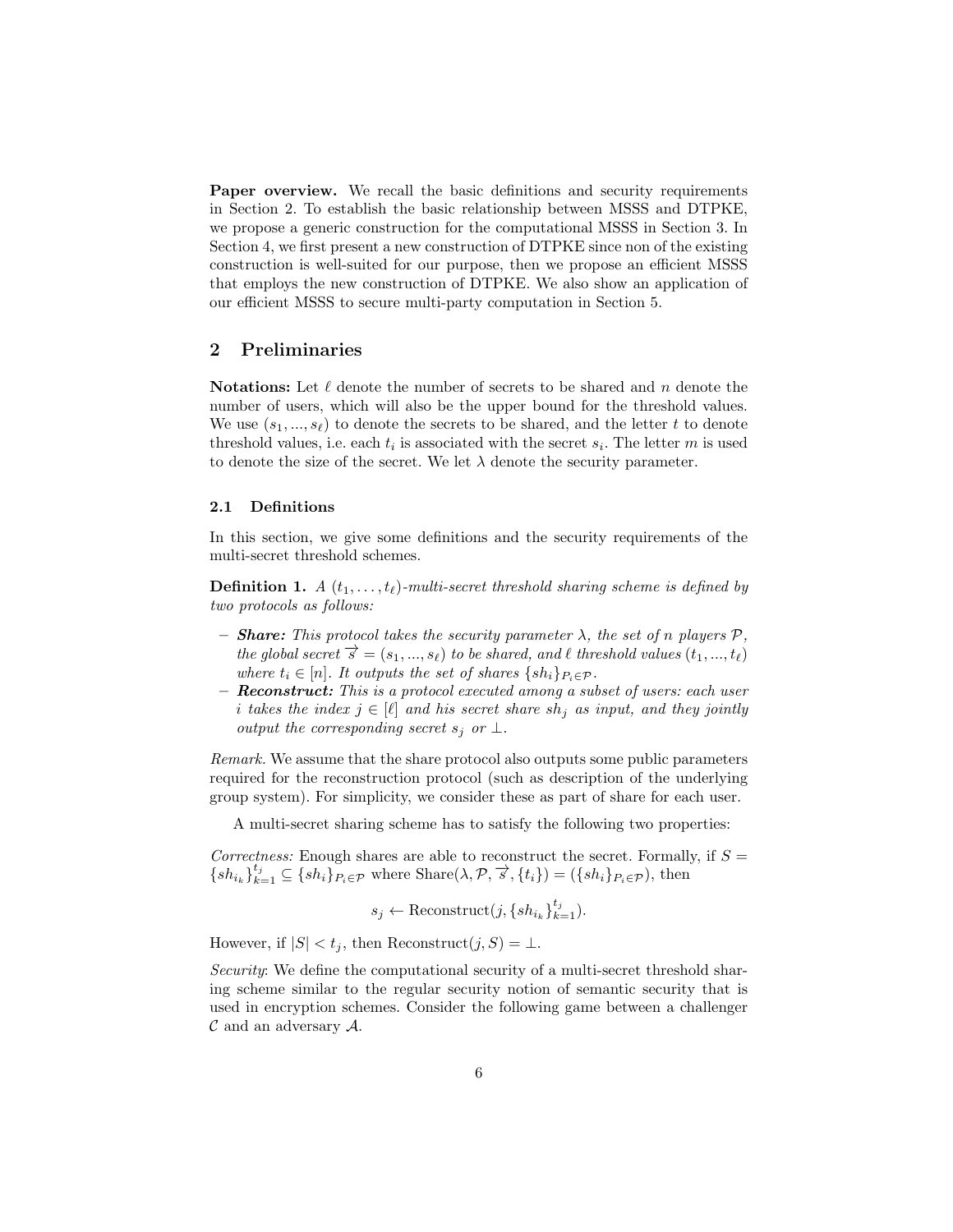- The challenger gives the set  $P$  of users and the thresholds values  $(t_1, ..., t_\ell)$ to the adversary.
- The adversary  $A$  submits the challenge threshold  $t_i$ .
- − The adversary also submits two global secrets  $\overrightarrow{s}^{(0)}, \overrightarrow{s}^{(1)}$  where  $s_i^{(0)} \neq s_i^{(1)}$ and  $s_j^{(0)} = s_j^{(1)}$ ,  $\forall j \neq i$ . For simplicity, we just require the adversary to submit two global secrets  $\vec{s}^{(0)}, \vec{s}^{(1)}$  such that they differ only at the index *i*. It can be easily seen to imply the general case.
- The challenger chooses a random bit  $b \in \{0, 1\}$ , runs the share protocol  $(\{sh_k\}_{k\in\mathcal{P}}, \text{params}) \leftarrow \text{Share}(\overrightarrow{s}^{(b)}, \mathcal{P}, \{t_k\}, \lambda)$ , and gives  $(\{sh_k\}_{k\leq t_i}, \text{params})$ to the adversary.
- Finally,  $A$  outputs a guess  $b'$ .

The advantage of the adversary in breaking the security of the scheme is determined as

$$
Adv_{\mathcal{A}}^{\rm MSSS} = |\Pr[b' = b] - 1/2|.
$$

We say that the scheme is computationally secure if  $\mathsf{Adv}_{\mathcal{A}}^{\text{MSSS}}$  is negligible.

We require, also, the notion of an information dispersal scheme, defined below.

**Definition 2 (Rabin [23]).**  $A(t, n)$ -information dispersal scheme is a protocol that distributes a file F among n parties in such a way that the recovery of the file is possible in the presence of up to  $(n-t)$  failed (inactive) parties at the time of reconstruction.

Information dispersal is very like secret sharing without the security requirement. Indeed, the file is transformed into  $n$  "shares" with the property that any t can entirely reconstruct the file. The major parameter of interest is the size of the "shares." The protocol given by [23] achieves optimal share size of length  $|F|/t + O(1)$ .

#### 2.2 Multi-Sequence of Exponents Diffie-Hellman Assumption

We here set down the cryptographic assumption—essentially identical to the assumption used in [6]—on which the security of our new construction for the dynamic threshold public key encryption is based.

**Definition 3.** Let  $G_1$ ,  $G_1$ , and  $G_T$  be three groups of prime order p. We say a map  $e: G_1 \times G_2 \rightarrow G_T$  is a bilinear map if it satisfies the following properties:

- − Bilinearity. For all  $a, b \in Z_p$ ,  $g_1 \in G_1$ , and  $g_2 \in G_2$ ;  $e(g_1^a, g_2^b) = e(g_1, g_2)^{ab}$ ,
- Non-degeneracy. If  $g_1$  and  $g_2$  are generators for  $G_1$ ,  $G_2$ , respectively, then  $e(g_1, g_2)$  is a generator for  $G_T$ ,
- Efficiency. There exists an efficient algorithm [8] to compute  $q, h \mapsto e(q, h)$ for elements  $q, h \in G$ .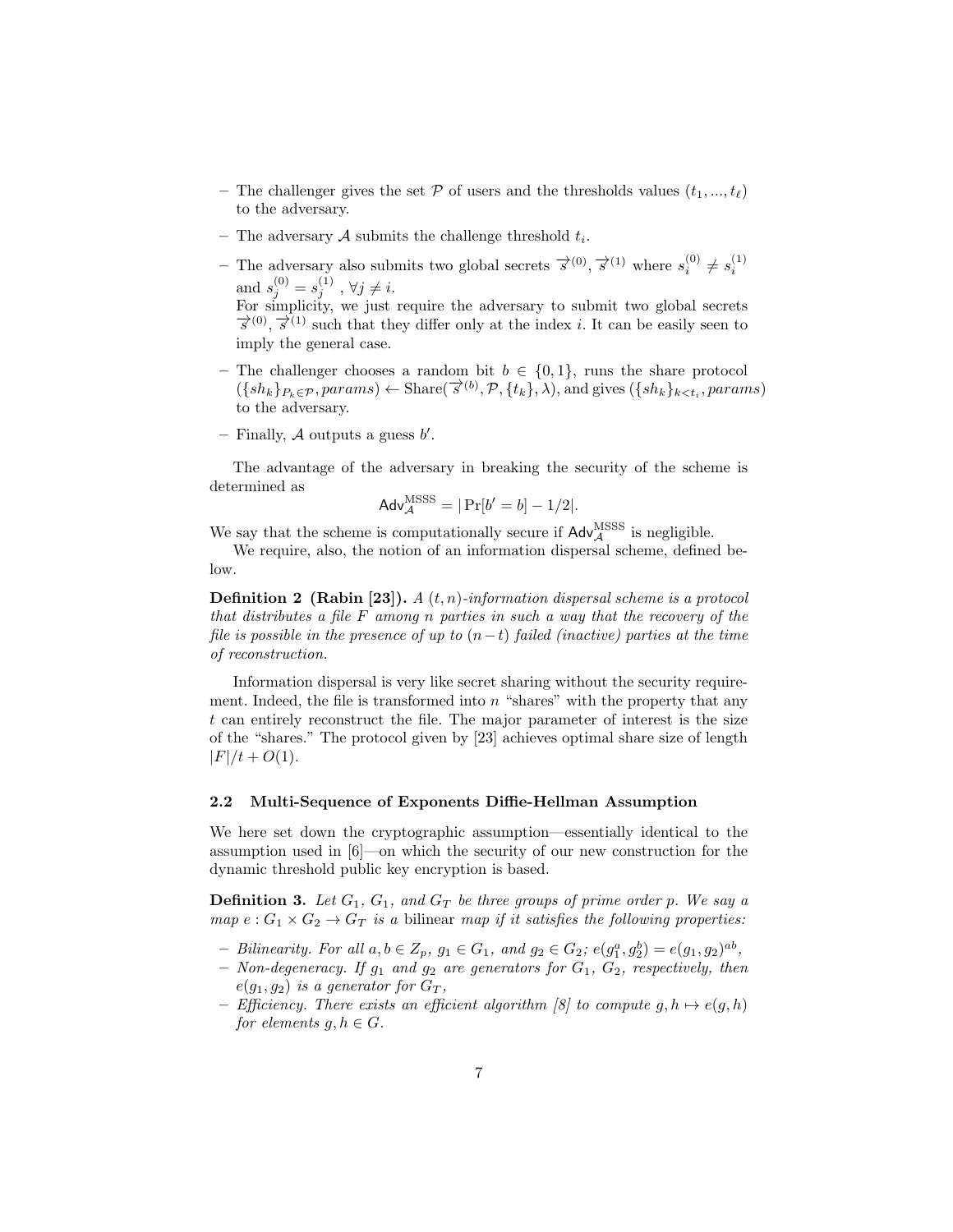A bilinear map group system is a tuple  $\mathcal{B} = (p, \mathcal{G}_1, \mathcal{G}_2, \mathcal{G}_T, e)$  that consists of elements as described above.

**Definition 4.** The decisional problem  $(\ell, n, t)$ -MSE-DDH is defined as follows: let  $\mathcal{B} = (p, \mathcal{G}_1, \mathcal{G}_2, \mathcal{G}_T, e)$  be a bilinear group systems, and  $\ell$ , n, and t be three integers. Let  $g_0$  be a generator of  $\mathcal{G}_1$  and  $h_0$  be a generator of  $\mathcal{G}_2$ . Given two random coprime polynomials  $f$  and  $g$ , of respective orders  $\ell$  and  $t$ , with the roots  $y_1, \ldots, y_\ell$  and  $x_1, \ldots, x_t$  respectively, where  $x_i \neq y_j$ , and several sequences of exponentiations

$$
g_0, g_0^{\gamma}, \dots, g_0^{\gamma^{\ell+n-1}}, \qquad g_0^{k, \gamma, f(\gamma)},
$$
  
\n
$$
g_0^{\alpha}, g_0^{\alpha, \gamma}, \dots, g_0^{\alpha, \gamma^{\ell+n-1}},
$$
  
\n
$$
h_0, h_0^{\gamma}, \dots, h_0^{\gamma^{n-1}}, \qquad h_0^{k, g(\gamma)}
$$
  
\n
$$
h_0^{\alpha}, h_0^{\alpha, \gamma}, \dots, h_0^{\alpha, \gamma^{n-1}}, \qquad h_0^{k, g(\gamma)}
$$

and also  $T \in \mathcal{G}_T$ , decide whether T is equal to  $e(g_0, h_0)^{k \cdot f(\gamma)}$  or some random element of  $\mathcal{G}_T$  where  $k, \alpha, \gamma \in Z_p^*$ .

Delerablee et al. [6] justified the intractability of the decisional problem  $(\ell, n, t)$ -MSE-DDH in the generic group model. As they point out, it is noninteractive and falsifiable.

# 3 Generic Construction of Computational Multi-Secret Sharing Schemes

To circumvent the lower bound restriction in the perfect secret sharing scheme [16], Krawczyk [17] proposed a computational  $(t, n)$ -secret sharing for one secret. Specifically, after encrypting the secret, the ciphertext is distributed via an information dispersal scheme to the users, while a regular Shamir secret sharing scheme is applied to distribute the secret key. It can achieve essentially optimal share size:  $m/t$ , where m is the size of the data to be shared and t is the threshold value. As a secret key is only  $\lambda$  bits long, the final share size for each user is only  $m/t + \lambda$ . This elegant framework inspires us to consider the efficiency benefits of a computational notion of security in the setting of multi-secret sharing as well.

A natural way to generalize Krawczyk's idea to multi-secret sharing (assuming there are  $\ell$  independent secrets to share) is to run the Krawczyk scheme  $\ell$ times. Briefly, each secret can be encrypted under a different key. Then, the resulting ciphertexts will be dispersed as in [17], and  $\ell$  independent Shamir secret sharing schemes are then carried out to distribute the secret keys. Thus, the total size will be  $\sum_{i=1}^{\ell} (m_i/t_i + \lambda) = \sum_{i=1}^{\ell} m_i/t_i + \ell \lambda$ . This strategy was observed in [11] and analyzed there in detail. As discussed in the introduction, our goal in this paper is to construct a multi-secret sharing scheme with at most sub-linear overhead in the number of secrets. Furthermore, we adopt a model where there is no available public bulletin board.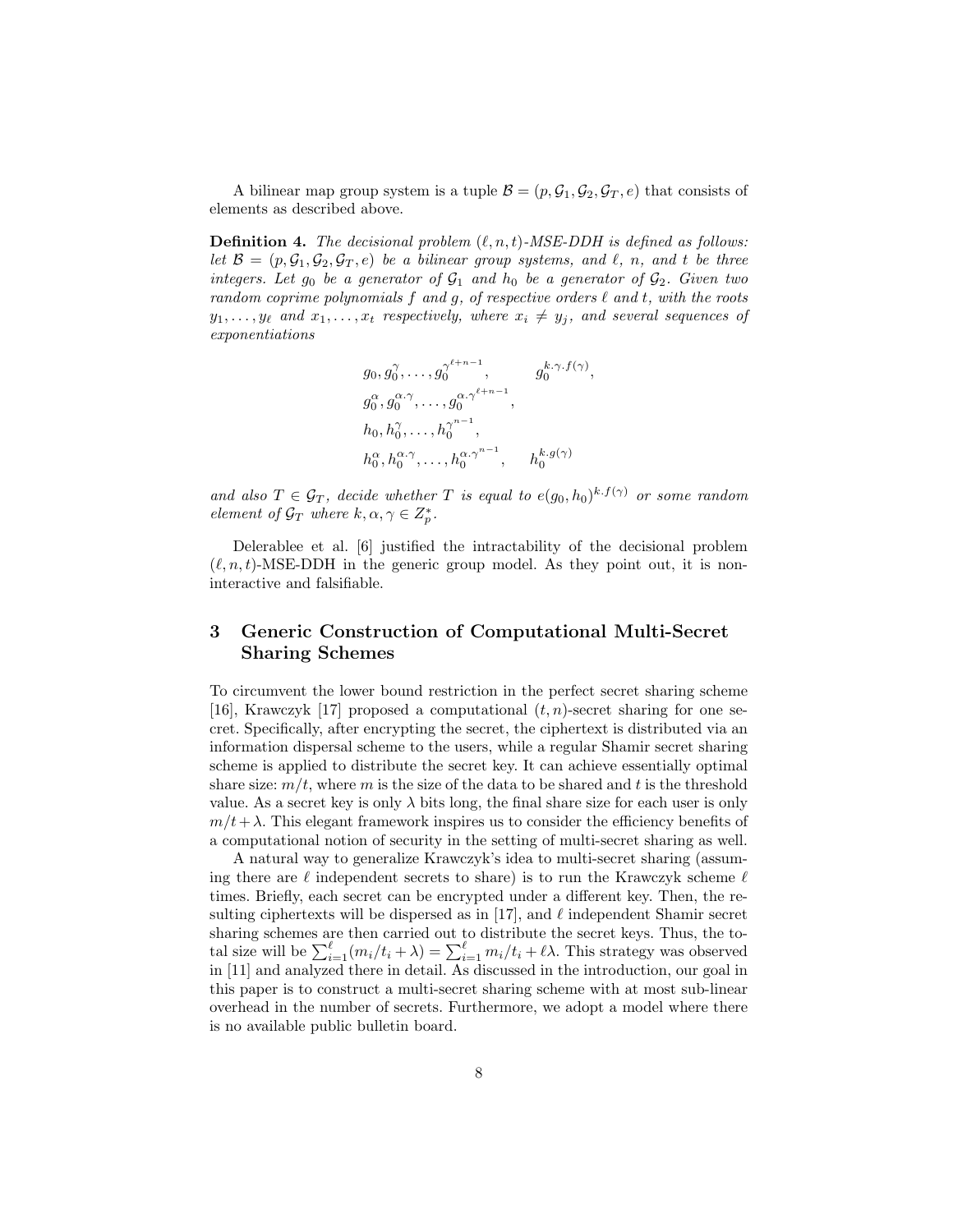The above strategy inherently requires overhead linear in  $\ell$ , as each secret and key are treated independently. We need to deviate from this natural construction and generalize Krawczyk's idea in a fashion that meaningfully combines information across secrets. To realize this plan, we apply a generalized version of (threshold) encryption scheme so that the ciphertext can be created with flexible thresholds while each user has only a single secret key.

We first give the formal definition of such a dynamic threshold public key encryption (DTPKE), and describe a generic construction of MSSS using DTPKE as a building block. This generic construction will serve as the stepping stone for us to achieve an efficient MSSS.

#### 3.1 Dynamic threshold public key encryption

The notion of dynamic threshold public key encryption (DTPKE) can be considered as a refinement of the regular threshold encryption scheme. In a DTPKE, each user/receiver has a secret key, and a sender can specify a threshold  $t$  so that the ciphertext requires  $t$  secret keys to jointly recover the plaintext. Moreover, the choice of the threshold  $t$  is not fixed in advance—it can be determined during encryption by the sender. We present here a simplified definition which will be enough for our use in this paper. In more detail, a DTPKE is composed with the following algorithms:

- **D.Setup**( $\lambda$ ): This algorithm takes a security parameter  $\lambda$  as input, and generates a master secret key  $MK$ , an encryption key  $EK$ , and a combining key CK. It then outputs the public parameters  $params = (EK, CK)$ , and gives MK to the registration authority.
- **D.KeyGen**( $MK, i$ ): This algorithm takes  $MK$  as input, and outputs the user's secret key  $usk_i$  and the user's public key  $upk_i$  for each user i.
- D.Enc $(EK, t, m)$ : This algorithm takes the encryption key  $EK$ , a threshold t, and a message  $M$  as inputs. It then outputs a ciphertext  $C$ .
- **D.ShareDecrypt** $(usk_i, C)$ : It takes the user's secret key  $usk_i$  and a ciphertext C as inputs, and outputs a decryption share  $\sigma_i$ .
- **D.Combine**( $CK, T, \sigma_1, ..., \sigma_t, C$ ): The algorithm takes the combining key CK, a ciphertext C, a subset T of t user public keys, and a list  $(\sigma_1, ..., \sigma_t)$ of t decryption shares as inputs. It either outputs a message M or  $\perp$ .

Note that Delerablee et al. [6] included two more algorithms ValidateCT and VerifyShare as parts of usual DTPKE scheme. Since those algorithms are not essential for our purpose, and can easily be obtained using traditional techniques, we omit them here.

Correctness: The correctness of a dynamic threshold public key encryption scheme requires that for any ciphertext  $C = D.Enc(EX, t, M)$  with a threshold t, if t users correctly produced the partial decryption shares  $\sigma_i$ , then the **Combine** algorithm on the set  $\{\sigma_1, ..., \sigma_t\}$  correctly outputs the message M. Formally,

 $\Pr[\mathbf{D}. \mathbf{Combine}(CK, T, \{\sigma_i\}_{i \in [t]}, C) = M] = 1$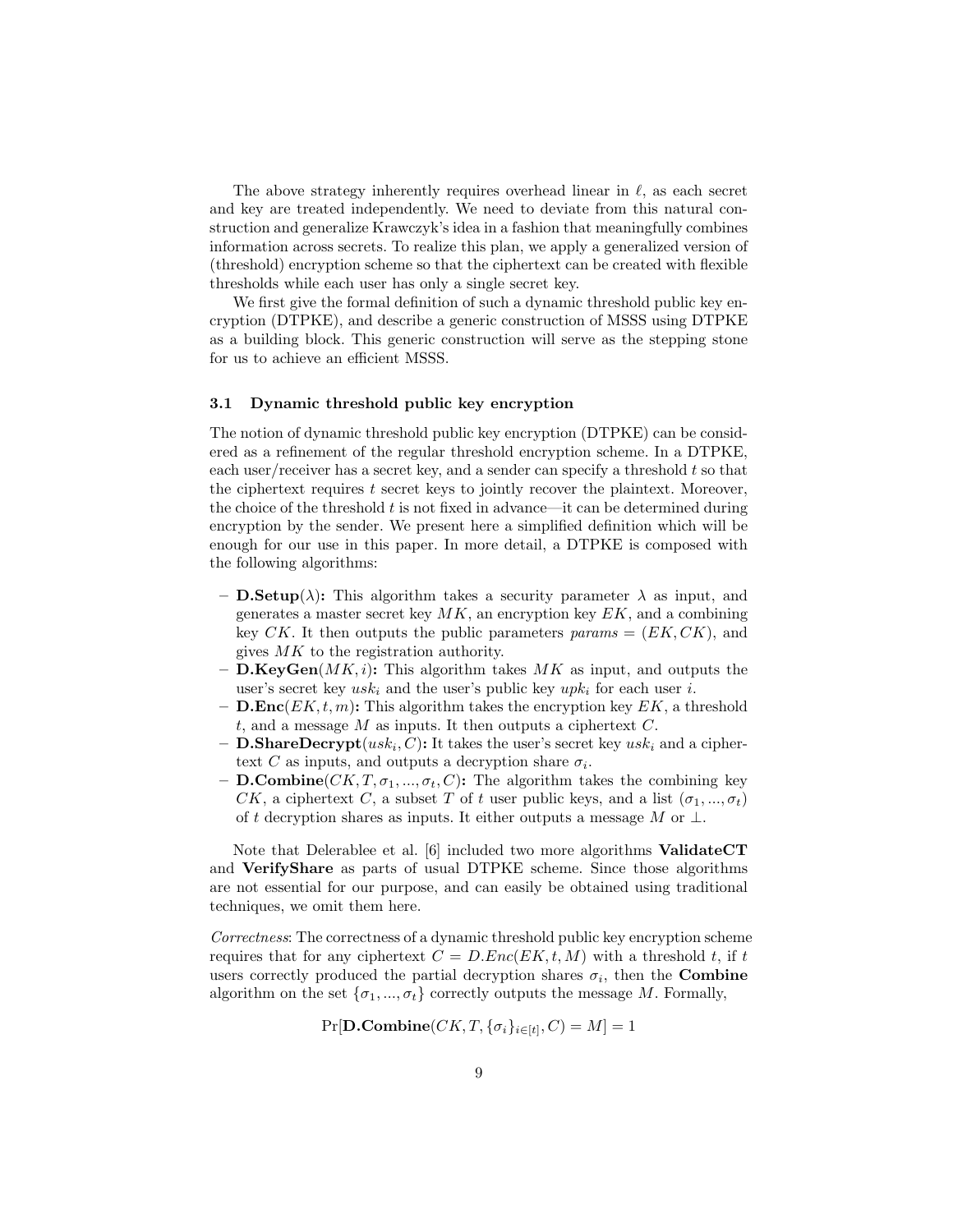### if  $C = \mathbf{D}.\mathbf{Enc}(EK, t, M)$ , and  $\forall i \in [t], \sigma_i = \mathbf{D}.\mathbf{ShareDecrypt}(usk_i, C)$ .

Security: We here give the security requirements of the primitive. Briefly, the semantic security of the scheme guarantees that fewer than  $t$  users cannot decrypt a ciphertext with the threshold t. Even if we allow an adversary to corrupt  $t - 1$ users, we claim that the content of the ciphertext with the threshold  $t$  will still be semantically secure. Consider the following game between a P.P.T adversary  $\mathcal A$  and a challenger  $\mathcal C$ :

- The adversary  $A$  submits a threshold  $t$ .
- $-$  The challenger simulates the **Setup** algorithm and gets the system parameters  $(MK, CK, EK)$ . It then gives the public parameters params =  $(EK, CK)$  to the adversary.
- $-$  A is allowed to make corrupt queries. To respond the queries, the challenger runs D.KeyGen to get secret key-public key pairs and sends the corresponding keys  $(upk_1, usk_1), \ldots, (upk_q, usk_q)$  to A.
- A submits two messages  $M_0$  and  $M_1$  with the threshold t. The challenger randomly chooses  $b \in \{0, 1\}$ , and sends  $C_b$  as an encryption of  $M_b$  to  $\mathcal{A}$ .
- $-$  A can adaptively make extra  $q'$  corrupt queries.
- Finally, A outputs a guess b' and wins the game if  $b' = b$ .

We require in the above game that  $q + q' < t$ . The advantage of A is defined as

$$
Adv_{\mathcal{A}}^{cpa} = \left| \Pr[b' = b] - \frac{1}{2} \right|.
$$

We say a dynamic threshold public key encryption scheme is semantically secure if for any polynomial time adversary  $A$  the advantage  $\mathsf{Adv}_{\mathcal{A}}^{cpa}$  is a negligible function of  $\lambda$ .

Remark. The adversary can also make "ShareDecrypt" queries, and get some decryption shares of a ciphertext for some particular users. However, the "Corrupt" queries give more advantages in comparison to ShareDecrypt queries, and even we allow the adversary to corrupt up to  $t$  users in proving the security of the ciphertext with the threshold  $t$ . Thus, allowing only corrupt queries would be enough for the security definition.

#### 3.2 Constructing MSSS from DTPKE.

We now show how to use the DTPKE to construct a MSSS that provides computational security. Note that this generic construction itself does not give efficiency guarantee, but it will be a critical component in the final construction. It will also allow us to treat the security analysis in a modular fashion.

First, consider an intermediate case where there exists a public bulletin board through which all data can be accessed by any user. Assume there are  $\ell$  secrets  $s_1, ..., s_\ell$  to be shared with corresponding thresholds  $t_1, ..., t_\ell$ . These secrets can simply be encrypted using the DTPKE with the corresponding thresholds, and the resulting ciphertexts—along with the combining keys—can be placed on the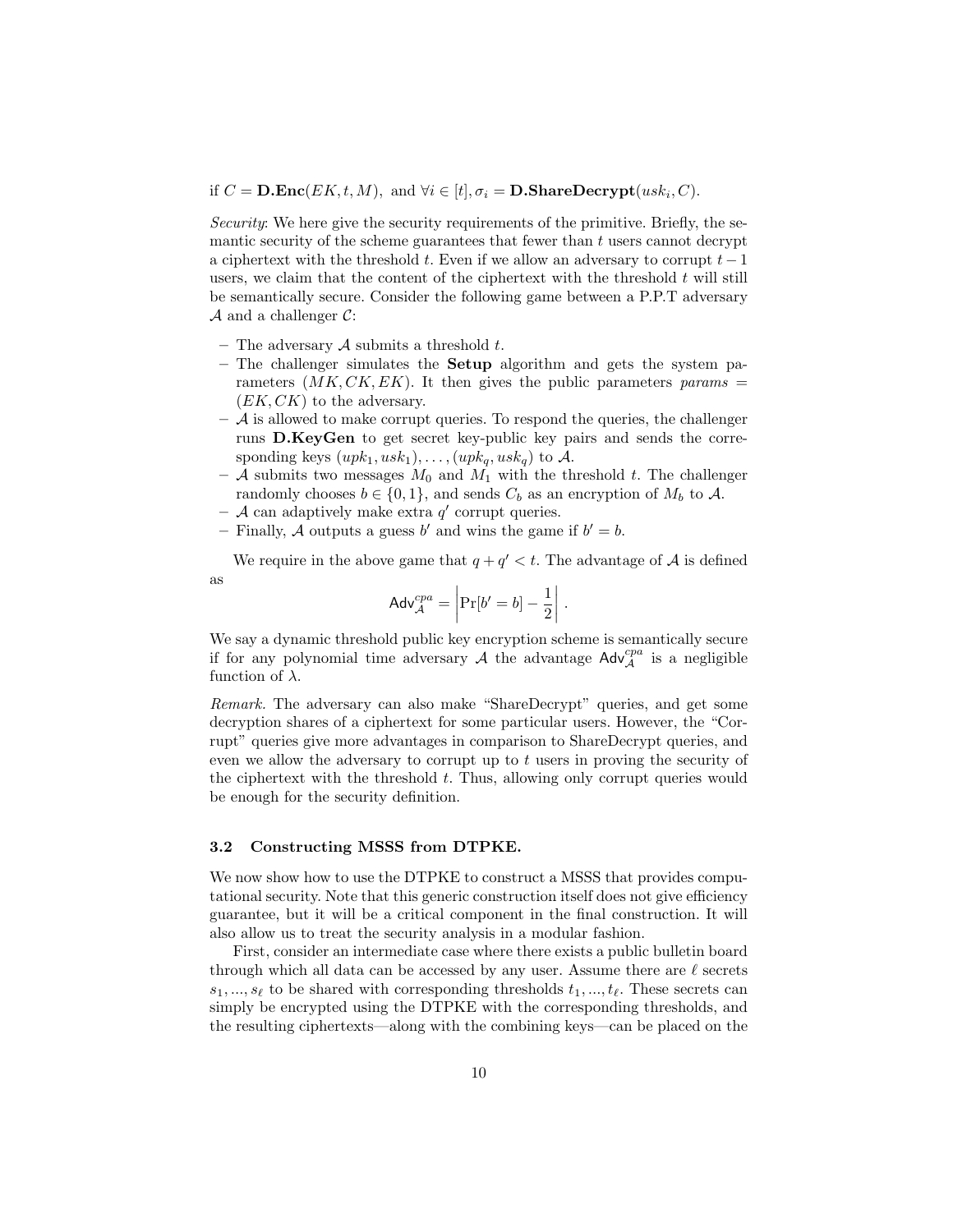bulletin board. In addition, each user is given a secret key as a share. To reconstruct the secret  $s_i$ ,  $t_i$  users jointly decrypt the corresponding ciphertext and get the plaintext as the secret  $s_i$ . To construct an actual MSSS and remove the reliance on a bulletin board, we need to further distribute the bulletin board data among users. The ciphertexts can be distributed via an information dispersal scheme (IDS) without affecting the security. But all the combining keys are required to be able to decrypt even a ciphertext with the threshold 1. Thus, all of them should be given to each user.

Formally, given an information dispersal algorithm IDS, and a DTPKE scheme D=(D.Setup, D.KeyGen, D.Enc, D.ShareDecrypt, D.Combine), a multisecret threshold sharing scheme can be obtained as follows:

**Share:** The algorithm takes the security parameter  $\lambda$ , the set of users  $\mathcal{P} =$ 

 $\{1, \ldots, n\}$ , the secrets  $s_1, \ldots, s_l$  to be distributed, and the threshold values  $\{t_i\}_{i\in[\ell]}$ . It first calls  $\mathbf{D}.\mathbf{Setup}(\lambda)$  to get the parameters  $(MK, EK, CK)$ .

It then runs D.KeyGen to get the secret keys and the public keys

$$
\{(upk_j,usk_j)\}_{j=1,\ldots,n}
$$

for the users.

The algorithm then encrypts each secret and computes  $c_i = \mathbf{D}.\mathbf{Enc}(EK, t_i, s_i)$ for the secrets  $s_i$  using its threshold  $t_i$ .

Next, the algorithm distributes each  $c_i$  by running an IDS on it using threshold  $t_i$ . Suppose the shares are  $\{c_{i,j}\}_{i\in[\ell],j\in[n]}$ .

This algorithm ends with each user j receiving his key pair  $(usk_j, upk_j)$ , the combining key CK, and  $\ell$  shares  $(c_{1,j}, ..., c_{\ell,j})$  for ciphertexts.

**Reconstruct:** Assume there is a set  $S$  of users that jointly run the protocol in order to get the corresponding secret  $s_k$ , and each user holds a share  $(usk_j, upk_j, CK, \{c_{i,j}\})$  where  $j \in S, i \in [\ell],$  and  $|S| \geq t_k$ . They first jointly reconstruct  $c_k$  using the IDS reconstruct algorithm on the shares  ${c_{k,j}}_{j \in S}$ . Then each user in the set S runs **D.ShareDecrypt** on  $c_k$  to get a decryption share  $\sigma_{k,j}$ . Finally, they jointly compute the secret as  $s_k = \mathbf{D}.\text{Combine}(\{\sigma_{k,j}\}, c_k, CK).$ 

*Remark.* Regarding efficiency, the size of each user's share will be  $|CK|+|usk|+$  $|upk| + \sum_{i=1}^{l} |c_{i,j}|$ . In order to guarantee sub-linear size share, we need to ensure the ciphertext size to be small. Furthermore, we demand a dynamic threshold encryption scheme such that either (i) the combining key of the scheme is constant or (ii) the structure of the scheme enables us to employ IDS on  $CK$  such that each share size of CK will be at most sub-linear.

Correctness. According to the IDS property, when  $|S| \geq t_k$ , the ciphertext  $c_k$ can be recovered. Thus, following the correctness of the underlying DTPKE,  $|S|$ secret keys together with the combing key can jointly decrypt  $c_k$ , and get the corresponding secret  $s_k$ .

Security. The security of the generic MSSS construction follows from the semantic security of the DTPKE scheme. Formally,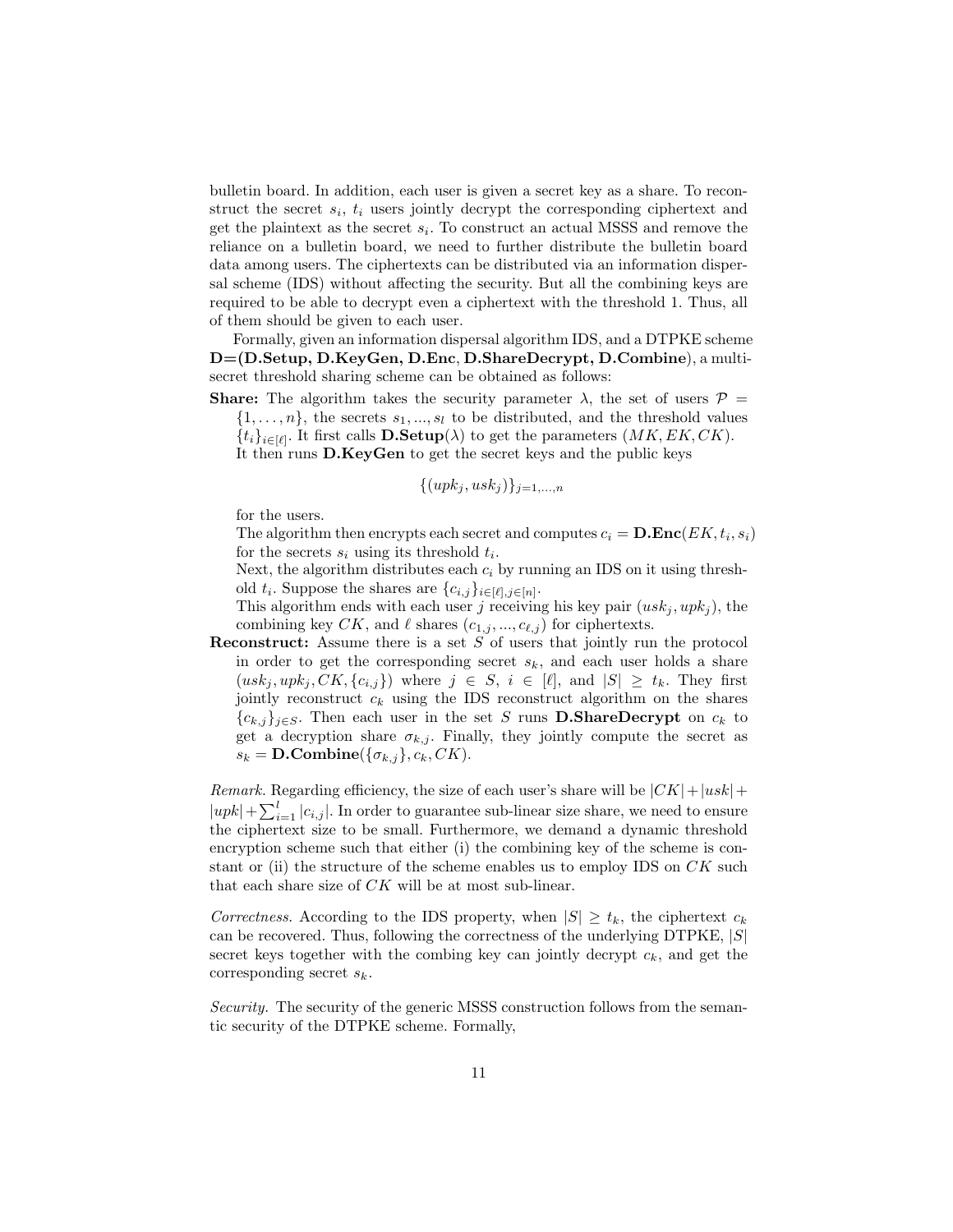**Theorem 1.** If  $D$  is a semantically secure DTPKE scheme, then the construction given above is a computationally secure MSSS.

Proof. Assume there is an adversary that breaks the security of the multi-secret threshold scheme; then we can build an algorithm  $\beta$  that breaks the security of the scheme  $\mathcal{D}$ . Consider the following game between the algorithm  $\beta$  and the adversary A.

- B submits the set of users P and  $\ell$  threshold values  $(t_1, \ldots, t_\ell)$ .
- $-$  A submits the threshold  $t_{i^*}$  and two global secrets  $\overrightarrow{s}^{(0)}$ ,  $\overrightarrow{s}^{(1)}$  where  $\overrightarrow{s}^{(0)}$ and  $\vec{s}^{(1)}$  differ only at the index i<sup>\*</sup>.
- The algorithm  $\beta$  invokes the challenger of the scheme  $\mathcal D$  in order to get the public parameters  $(EK, CK)$ .

 $\beta$  then makes corrupt queries for any  $q$  users, and gets  $q$  secret key-public key pairs  $\{usk_j, upk_j\}_{j=1}^q$  from the challenger.

B gives two secrets  $s_{i^*}^{(0)}$  and  $s_{i^*}^{(1)}$  together with the threshold value  $t_{i^*}$  to the challenger, and receives the challenge ciphertext  $c_{i^*}^{(b)}$  of the secret  $s_{i^*}^{(b)}$ .

 $\beta$  makes extra corrupt queries for any  $q'$  more users and gets  $q'$  secret keypublic key pairs  $\{usk_j, upk_j\}_{j=q+1}^{q+q'}$  where  $q + q' = t_{i^*} - 1$ .

B also computes the ciphertexts  $c_i$  of the secrets  $s_i^{(0)}$  for all  $i \neq i^* \in [\ell]$ . It then produces the shares  $\{c_{i,j}\}_{i\in[\ell],P_i\in\mathcal{P}}$  for the ciphertexts

$$
(c_1,\ldots,c_{i^*-1},c_{i^*}^{(b)},c_{i^*+1},\ldots,c_l)
$$

by running IDS protocol.

Finally, B gives all  $(t_{i^*}-1)$  shares  $\{(usk_{j_k}, upk_{j_k}, CK, c_{i,j_k})\}_{i \in [\ell], k < t_{i^*}}$  to the adversary.

- The adversary A submits a guess  $b'$ . The algorithm  $\beta$  gives this guess  $b'$  to the challenger of DTPKE as a guess for the challenge ciphertext  $c_i^{(b)}$ .

Assume  $Adv_{\mathcal{A}}^{MSSS}$  is the advantage of  $\mathcal{A}$  in breaking the security of the construction, and  $Adv_{\mathcal{B}}^{DTPKE}$  is the advantage of S in breaking the security of DTPKE. Since A' s view will be identical to a real attack, if  $Adv_{\mathcal{A}}^{MSSS} > \epsilon$ , then  $Adv_{\mathcal{B}}^{DTPKE} \geq \epsilon$ . Thus, we don't have any security loss.

#### 3.3 Obstacles to efficient DTPKE

Conventional threshold encryption schemes insist on a fixed threshold determined when the system is initialized, e.g., [25]. It is not clear how to advantageously apply such a scheme in the MSSS case, as each threshold would—at least naively—require its own scheme. So, we consider the DTPKE schemes in which the threshold is not fixed during setup, i.e., the scheme allows one to dynamically set a threshold for each ciphertext. To the best of our knowledge, there is only one construction for DTPKE [6]. Unfortunately, it has a constant size ciphertexts but calls for a large combining key (linear in the number of users),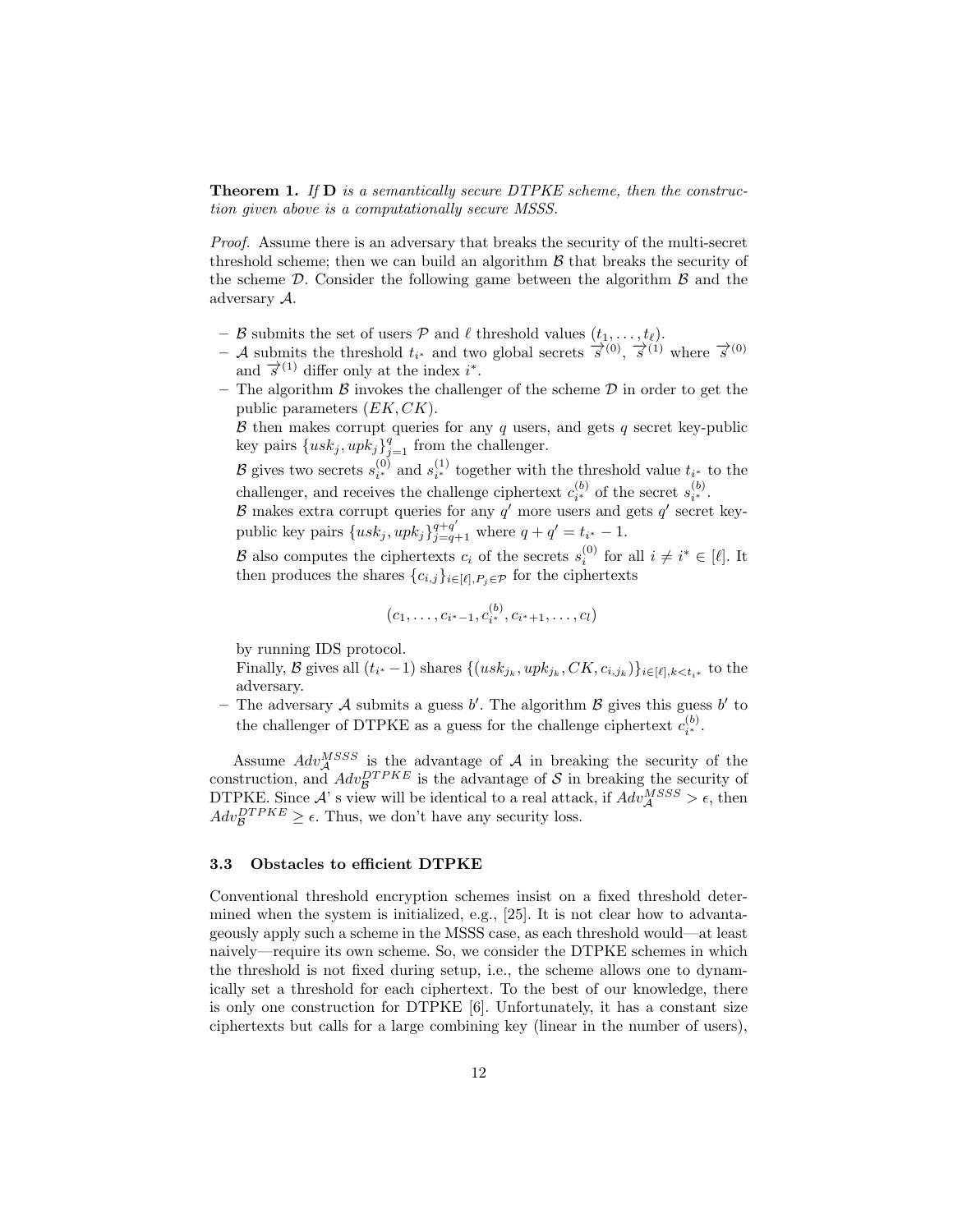so that we cannot directly use it for an efficient MSSS. Let us first recall the construction of [6] to approach the challenge of providing an efficient DTPKE.

The construction employs an arbitrary bilinear map group system. Let  $e$ :  $G_1 \times G_2 \rightarrow G_T$  be a bilinear map, and g and h be two randomly selected generators for the groups  $G_1, G_2$ , respectively. In the scheme, the encryption key EK consists of  $(2n + 2)$  group elements  $(u, v, \{h^{\alpha \gamma^i}\}_{i=0}^{2n-1}, D)$  where  $u = g^{\alpha \cdot \gamma}$ ,  $v = e(g, h)^\alpha$ , and D consists of  $(n-1)$  random integers  $(d_1, ..., d_{n-1})$  from  $Z_p$ <sup>3</sup>,<sup>8</sup> and the combining key consists of  $(n-1)$  group elements  $(h, h^{\gamma}, ..., h^{\gamma^{n-2}})$  and D. The secret key of user j is  $g^{\frac{1}{\gamma+j}}$ .

The encryption algorithm computes the header and the session key for a threshold t of users as  $(Hdr = (C_1 = u^{-k}, C_2 = h^{k\alpha P(\gamma)}), K = v^k)$ 

$$
P(\gamma) = \prod_{x=1}^{n} (\gamma + x) \cdot \prod_{x \in D_1} (\gamma + x),
$$

where  $D_1 \subset D$ , and  $|D_1| = t - 1$ . Note that for a threshold t, the algorithm adds  $(t-1)$  dummy users to fix the degree of the polynomial  $P(\gamma)$  as  $(n +$  $t-1$ ). Since the decryption procedure applies bilinear maps to  $C_2$  and usk, a collection of t secret keys can be used collectively to reduce the degree of  $P(\gamma)$ by t as they will have t different  $(\gamma + x_i)$  in the denominator of the exponent.<sup>9</sup> Thus, the combining key  $\{h^{\gamma^i}\}_{i=0}^{n-2}$  will be enough to complete the decryption of the ciphertext. However, with fewer than  $t$  secret keys, the polynomial in the exponent of  $e(g, h)$  must have degree no smaller than n. In this case, the combining key will not be sufficient to complete the decryption of the given ciphertext since it is impossible to reconstruct  $e(g, h)$ <sup>n</sup>. This works for any t, which is the core idea allowing a dynamic threshold.

In the above construction, all the  $(n-2)$  group elements of the combining key must be used in the decryption process, even if the threshold value  $t$  of the ciphertext was set as 1. This fact creates an efficiency problem when one utilizes this DTPKE to instantiate our generic construction (of a MSSS) since all the  $(n-2)$  group elements of the combining key must be given to each user. Using information dispersal to distribute the combining key (as it is public information anyway) can alleviate this problem when the threshold is very large. However, this idea fails for small thresholds. Furthermore, reliance on the full combining key appears to be inherent in the construction strategy.

# 4 Main Construction

In this section, we will give our main construction of MSSS with nearly optimal share size. We first propose a new construction of DTPKE for a given threshold

 $8\,D$  forms a set of *dummy users*, which will be combined with the set of users in order to be consistent with the threshold values.

 $9$  The decryption procedure uses a special aggregate technique, which employs a simple fact that a product of inverses of coprime polynomials can be written as a sum of inverses of affine polynomials. For the detailed description, we refer the paper [6].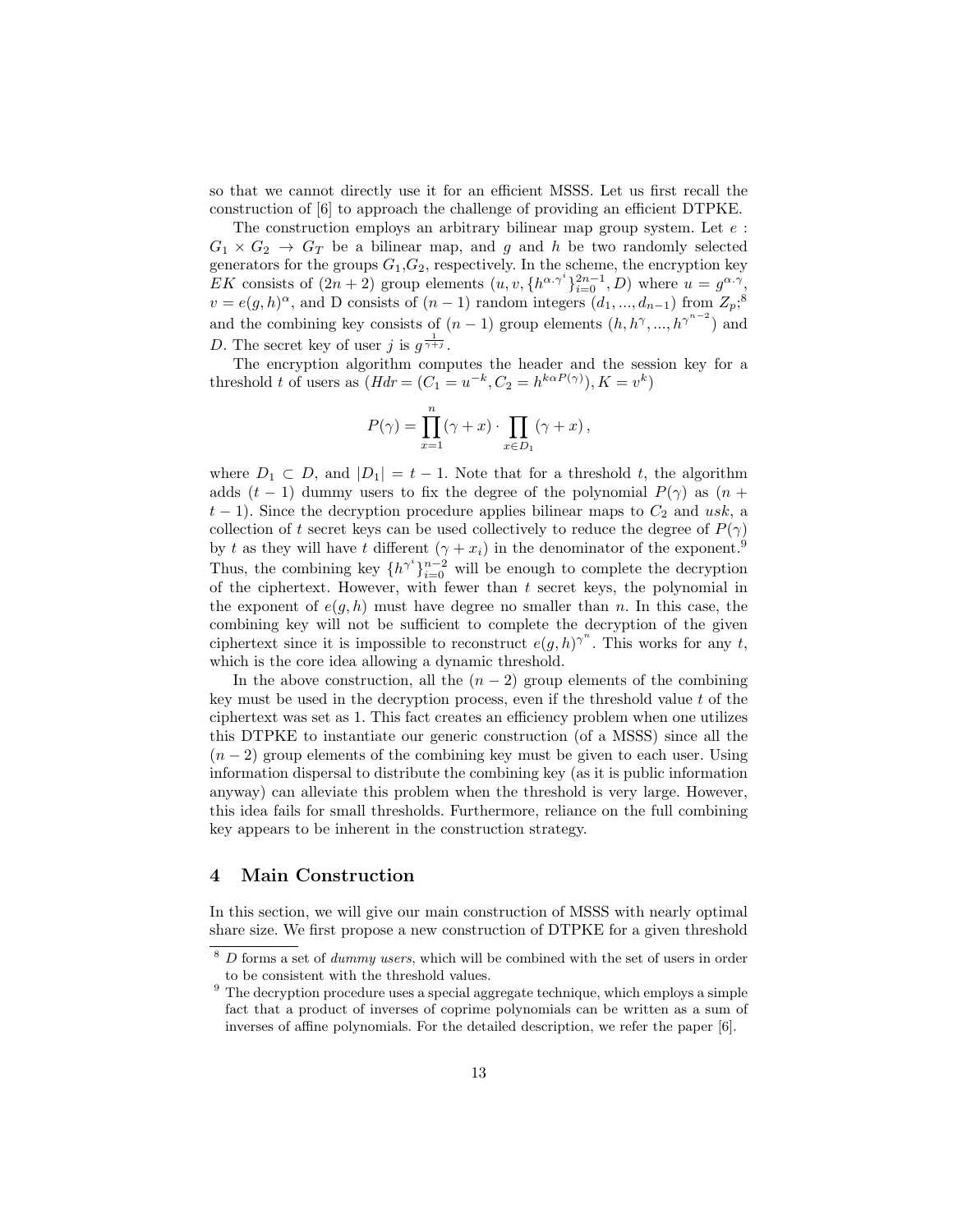range  $[\delta_0, \delta_1]$  which is more efficient than that of [6] in the sense that the combining (and encryption) key grows linearly only in the range of the threshold values rather than the total number of users. Such a DTPKE scheme has an important property in our context: for threshold range  $[\delta_0, 2\delta_0]$ , if one distributes combining keys via an IDS using threshold  $\delta_0$ , then each share size will be constant. We then show how our generic construction can be adapted to exploit this efficiency property of the new DTPKE to get our actual space efficient multi-secret sharing scheme.<sup>10</sup>

#### 4.1 New construction of DTPKE

As described in Sect. 3.3, the construction of [6] requires a linearly-size (in total number of users  $n$ ) "combining key," which prevents the scheme from yielding an efficient MSSS. We here propose a new construction for DTPKE so that the combining (and encryption) key grows linearly in the *range* of the threshold  $t$ . The new scheme enables senders to specify an arbitrary threshold for the ciphertext in a given range  $[\delta_0, \delta_1]$ , and—as in  $[6]$ — achieves optimal size ciphertexts (a constant number of group elements). Additionally, our scheme is algebraically simpler than the original scheme of  $[6]$ .

In more detail, the new scheme creates the secret key of a user i as  $usk =$  $g^{(P(\gamma))}$  where  $P(\gamma)$  is the evaluation of a  $(\delta_1 - 1)$ -degree polynomial  $P(x)$  at a secret point  $\gamma$ . For a random k,  $\alpha$ , the encryption algorithm of the scheme encodes the evaluation of a  $(t - \delta_0)$ -degree polynomial  $A(x)$  into  $C_2 = h^{k \alpha A(\gamma)}$ as a part of ciphertext. During the decryption, each user pairs a secret key with the ciphertext  $C_2$  in order to form a decryption share  $e(g,h)^{k \alpha A(\gamma)P(\gamma)}$  which will have the evaluation of a  $(\delta_1 - \delta_0 + t - 1)$ -degree polynomial at the secret point  $\gamma$  in the exponent. The essential point for correctness here is to remove the dependence between the decryption share and the threshold  $t$  in the exponent. We observe that using simple linear algebra,  $t$  users can find  $t$  coefficients to remove  $(t-1)$  higher terms of  $P(x)A(x)$ , arriving at a polynomial with degree  $(\delta_1 - \delta_0)$ . With one more small trick, we can bring it down to  $\delta_1 - \delta_0 - 1$ . Thus, the combining key containing  $(\delta_1 - \delta_0 - 1)$  corresponding powers will be enough to complete the decryption. Security will follow because when there is a deficit in the number of decryption shares, then there will necessarily be a leftover term in the exponent that masks the session key. Formally, given a threshold interval  $[\delta_0, \delta_1]$ , our DTPKE is as follows:

– Setup: The algorithm first chooses parameters defining a bilinear map system for a given security parameter  $\lambda: \mathcal{B} = (p, \mathcal{G}_1, \mathcal{G}_2, \mathcal{G}_T, e)$  where  $e: \mathcal{G}_1 \times$  $\mathcal{G}_2 \to \mathcal{G}_T$  is a bilinear map and  $|p| = \lambda$ . The algorithm then randomly chooses two integers  $\gamma, \alpha \in \mathcal{Z}_p^*$ , and two generators  $g \in \mathcal{G}_1$  and  $h \in \mathcal{G}_2$ . It also randomly selects  $(\delta_1 - \delta_0 - 1)$  integers  $x_i \in \mathcal{Z}_p^*$ . The algorithm then outputs the

 $10$  Note that giving a construction for a specific threshold range is a generalization of the previous DTPKE. If the range can be simply defined as  $[1, n]$ , our new scheme implies the regular DTPKE given by [6].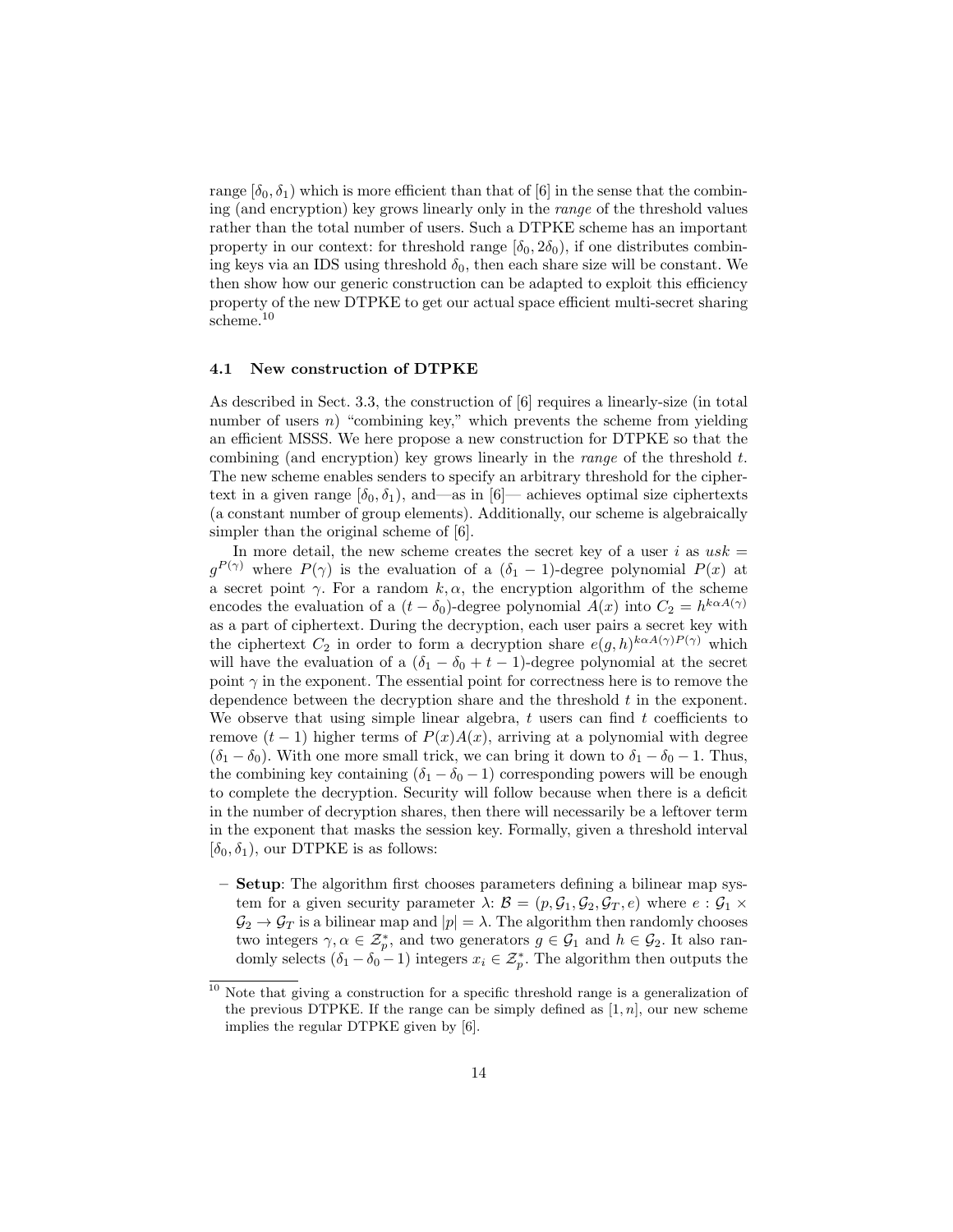master secret key  $msk = (g, \alpha, \gamma)$ , the encryption key

EK = 
$$
(u, v, \{h^{\alpha \cdot \gamma^i}\}_{i=0}^{\delta_1 - \delta_0 - 1}, \{x_i\}_{i=1}^{\delta_1 - \delta_0 - 1})
$$

where  $u = g^{\alpha \cdot \gamma}$  and  $v = e(g, h)^{\alpha}$ , and the combining key

CK = 
$$
\left( \{ h^{\gamma^i} \}_{i=0}^{\delta_1 - \delta_0 - 1}, \{ x_i \}_{i=1}^{\delta_1 - \delta_0 - 1} \right)
$$
.

- **KeyGen:** $(i, msk)$  The algorithm takes the master secret key msk as input. It assigns an integer  $i \in Z_p^*$  to each user as his upk, and constructs the  $(\delta_1 - 1)$ -degree polynomial  $P_i(x) = i^{\delta_1 - 1} x^{\delta_1 - 1} + \cdots + i^2 x^2 + ix + 1$ . It then outputs the user's key pairs as  $usk = g^{P_i(\gamma)}$  and  $upk = i$  for all users.
- $\mathbf{Enc}(t, \delta_0, \delta_1, EK, M)$ : The algorithm takes as input the encryption key EK, a threshold value  $t \in [\delta_0, \delta_1)$ , and a message M. It randomly chooses an integer  $k \in Z_p^*$  and calculates the ciphertext  $C = (C_1, C_2, C_3)$  as

$$
C_1 = u^{-k}, \qquad C_2 = h^{k\alpha A(\gamma)}, \qquad C_3 = K \cdot M,
$$

where the polynomial  $A(x) = (x + x_1) \dots (x + x_{t-\delta_0})$  and  $K = v^k$  is used as a session key. Since  $A(\cdot)$  is  $(t - \delta_0)$ -degree polynomial, and  $t \in [\delta_0, \delta_1)$ , the second component  $C_2 = h^{k \alpha A(\gamma)}$  of the ciphertext can be computed from EK (see the explanation below).

- **ShareDecrypt** $(usk_i, C)$ : The algorithm takes a ciphertext  $(C_1, C_2, C_3)$  and secret key of a user as inputs. It computes the decryption share as

$$
\sigma_i = e(usk_i, C_2) = e(g, h)^{k.\alpha \cdot P_i(\gamma) \cdot A(\gamma)}.
$$

– **Combine**( $CK, \{\sigma_i\}$ ),  $\{upk_i\}$ ): This algorithm takes the set of decryption shares  $\{\sigma_1, \ldots, \sigma_t\}$  and the identities  $\{1, \ldots, t\}$  as inputs (w.l.o.g, we assume that the shares are from users  $1, \ldots, t$ , and the  $P_i(\cdot)$  are defined using the coefficients  $\langle 1, i, i^2 \ldots, i^{\delta_1-1} \rangle$  for  $i \in [t]$ ).

It first finds t values  $a_1, \ldots, a_t$ , (not all zero) that satisfy

$$
\sum_{i=1}^t a_i P_i(x) = Q(x),
$$

where  $Q(x)$  is  $(\delta_1 - t)$ -degree polynomial.<sup>11</sup> This can be done by finding a nontrivial solution to the following linear system:

$$
\begin{bmatrix} 1 & 2^{\delta_1 - 1} & \cdots & t^{\delta_1 - 1} \\ 1 & 2^{\delta_1 - 2} & \cdots & t^{\delta_1 - 2} \\ \vdots & \vdots & \ddots & \vdots \\ 1 & 2^{\delta_1 - t + 1} & \cdots & t^{\delta_1 - t + 1} \end{bmatrix} \times \begin{bmatrix} a_1 \\ a_2 \\ \vdots \\ a_t \end{bmatrix} = \begin{bmatrix} 0 \\ 0 \\ \vdots \\ 0 \end{bmatrix}
$$
(1)

<sup>&</sup>lt;sup>11</sup> Note that  $a_1, \ldots, a_t$  are also applied to calculate the value  $H = \prod_{i=1}^{t-\delta_0} x_i (\sum a_i),$ which is used in the denominator in the decryption. Thus, not to get zero in the denominator,  $a_1, \ldots, a_t$  must be chosen such that  $\sum a_i \neq 0$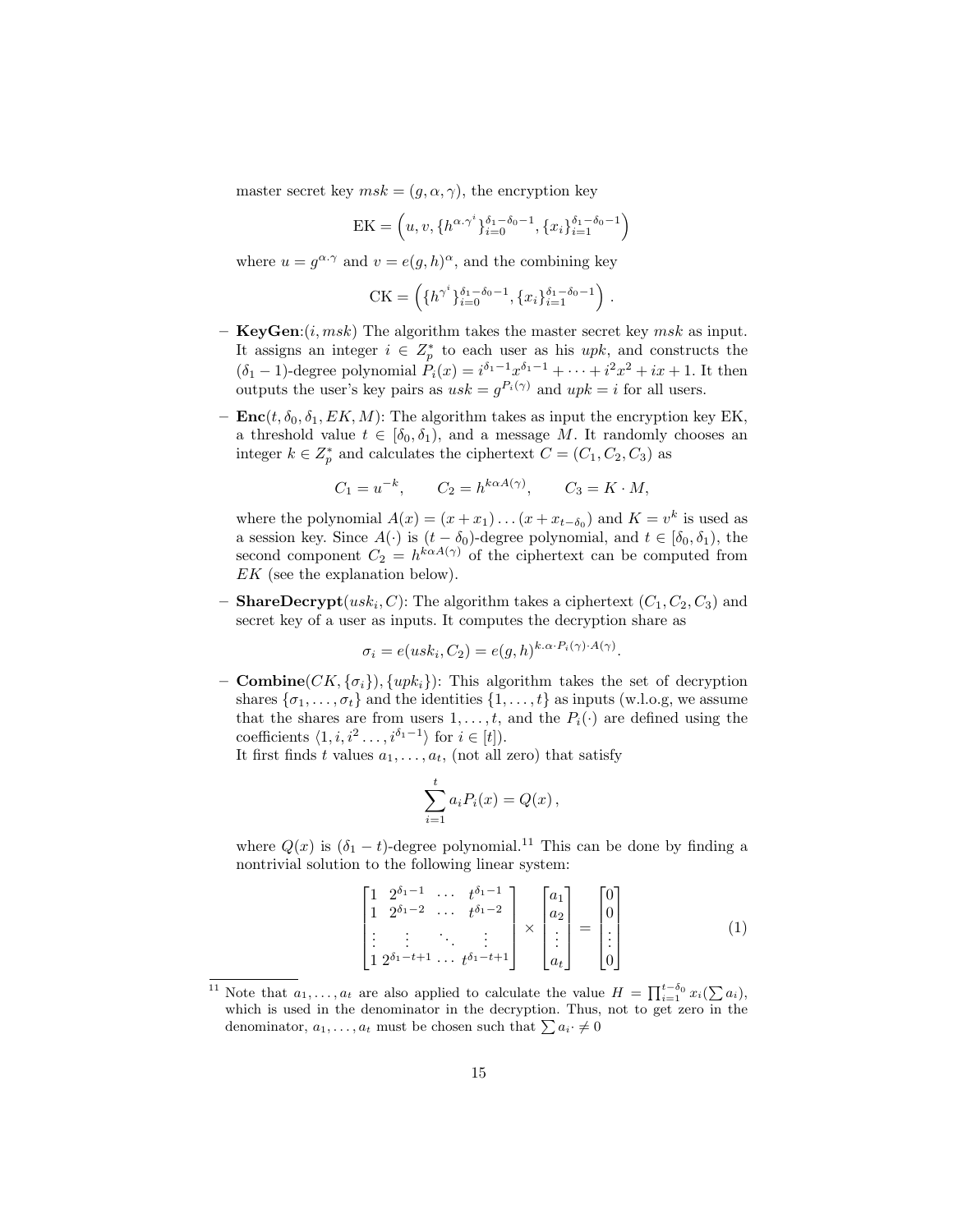(Observe that the system has t unknowns and  $t-1$  constraints; hence the nullspace has dimension at least 1.) It follows that:

$$
\prod_{i=1}^t (\sigma_i^{a_i}) = e(g, h)^{k.\alpha \cdot A(\gamma) \cdot \sum_{i=1}^t a_i Pi(\gamma)},
$$

and it is equal to  $e(g, h)^{k\alpha \cdot Q(\gamma)A(\gamma)}$  for a  $(\delta_1-\delta_0)$ -degree polynomial  $Q(x)A(x)$ . We further define:

$$
R(x) = \frac{Q(x) \cdot A(x) - H}{x}, \text{ where } H = \prod_{i=1}^{t-\delta_0} x_i \left(\sum a_i\right).
$$

In one formula, the combine algorithm then extracts the key as:

$$
K = [e(C_1, h^{R(\gamma)}) \prod_{i=1}^t \sigma_i^{a_i}]^{1/H}
$$
  
= 
$$
[e(g^{-k\alpha\gamma}, h^{R(\gamma)})e(g, h)^{k\alpha Q(\gamma) \cdot A(\gamma)}]^{1/H}
$$
  
= 
$$
e(g, h)^{k\alpha [Q(\gamma)A(\gamma) - \gamma R(\gamma)]/H}
$$
  
= 
$$
e(g, h)^{k\alpha}
$$

(All the above value can be computed from public values; see the details below about correctness.)

Finally, it outputs  $C_3/K$  as the plaintext.

Efficiency: We can see that the construction has secret key and ciphertext both given by a constant number of group elements; the encryption key and combining key size grow linearly in the size of the range where the thresholds fall.

Correctness: Note that all the coefficients of the polynomial  $A(x)$  are public and  $A(x)$  is with degree  $t - \delta_0 < \delta_1 - \delta_0$ , thus the ciphertext  $C_2 = (h^{\alpha A(\lambda)})^k$  is computable from the public values  $h^{\alpha}, h^{\alpha\gamma}, \ldots, h^{\alpha\gamma^{\delta_1-\delta_0-1}}$  contained in EK.

Furthermore, since the degree the coefficients of the polynomials  $\{P_i(x)\}\$ are all public, the equations for the linear system can easily be formed. Observe that the coefficient matrix of the linear system has rank  $(t-1)$  and there are t unknowns for the equations. Thus, there are always a solution set for  $a_1, \ldots, a_t$ . More importantly, since the solution set of the linear system aims at reducing the degree of  $\sum_i a_i P_i(x)$ , i.e., to kill the higher degree terms, the resulting polynomial  $Q(x)$  will have degree  $[\delta_1 - 1 - (t - 1)] = \delta_1 - t$ .

Finally, the polynomial  $R(x)$  is equal to

$$
\frac{Q(x) \cdot A(x) - H}{x}, \quad \text{where} \quad H = \prod_{i=1}^{t-\delta_0} x_i \left(\sum a_i\right)
$$

is the constant term of  $Q(x)A(x)$ . Thus,  $R(x)$  will have degree  $\delta_1 - \delta_0 - 1$ , and all the coefficients are known (or defined by the values of  $\langle a_1, \ldots, a_t \rangle$ ). It follows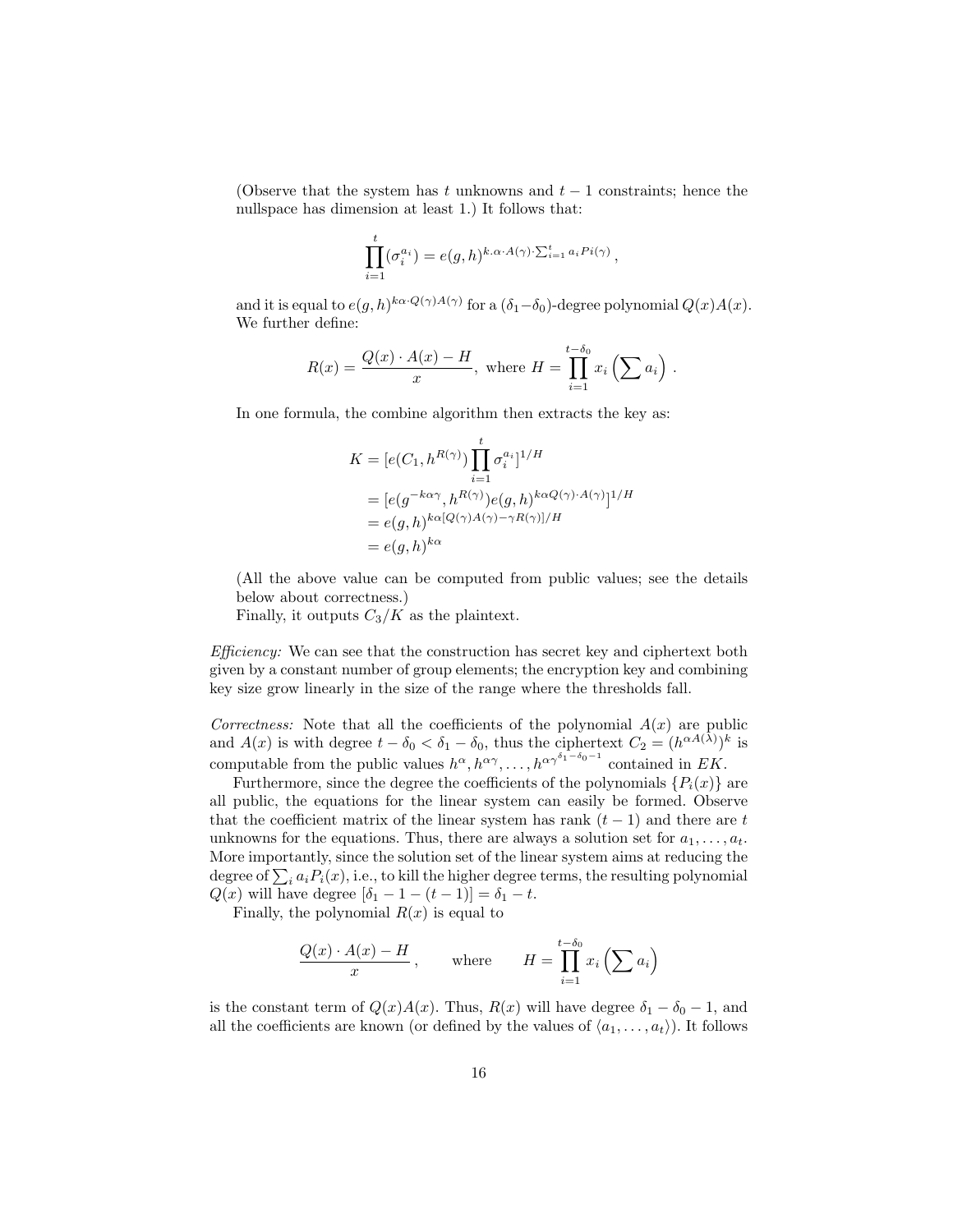that  $h^{R(\gamma)}$  can be computed from the public values  $h, h^{\gamma}, \ldots, h^{\gamma^{\delta_1-\delta_0-1}}$  that are contained in the combining key.

Security: We first briefly explain the intuition for the security. In the **KeyGen** algorithm, the rows of the Vandermonde matrix are used as the coefficients for generating the polynomial  $P_i(x)$  in the secret keys. So, if we remove any column from the coefficient matrix of the linear system, the resulting matrix will be a Vandermonde matrix which has full rank. Thus, the system  $(1)$  with  $(t - 1)$ equations will have only one solution, in which all  $a_i$  are zero. However, the system (1) with at most  $(t-1)$  equations and t coefficients will have many solutions. Thus, when  $t < \delta_1$ , using one such solution in which not all  $a_i$  are zero and  $\sum a_i \neq 0$ , t users can decrease the degree on the exponent of the decryption shares by at most  $t - 1$ . If the ciphertext is assigned threshold  $t' > t$ , then the leftover degree (on the exponent hiding K) will be larger than  $\delta_1 - \delta_0$ . Thus, the combining key will not be enough to compute the leftover term, and finish the decryption. (Otherwise, the adversary can reduce degrees on the exponent which violates the underlying assumption.)

Theorem 2. The dynamic threshold public key encryption scheme given above is IND-CPA secure under MSE-DDH assumption.

*Proof.* Assume there is an adversary  $A$  that breaks the security of DTPKE, then we claim that we build a simulator  $S$  that breaks the security of the assumption MSE-DDH. Both the adversary and the simulator are given the threshold interval  $[\delta_0, \delta_1]$  and a threshold value t. The simulator S interacts with the adversary A as follows:

– The simulator is given a group system  $\mathcal{B} = (p, \mathcal{G}_1, \mathcal{G}_2, \mathcal{G}_T, e)$  and an MSE-DDH instance in  $\beta$ . Thus, the simulator has two coprime polynomials  $f$  and g with the degree  $(t - \delta_0)$ , and with their distinct roots  $y_1, \ldots, y_{(t-\delta_0)}$  and  $z_1, \ldots, z_{(t-\delta_0)}$ . S has also a sequence of exponentiations

$$
g_0, g_0^{\gamma}, \dots, g_0^{\gamma^{\delta_1+t-\delta_0-1}}, \qquad g_0^{k,\gamma,f(\gamma)},
$$
  
\n
$$
g_0^{\alpha}, g_0^{\alpha,\gamma}, \dots, g_0^{\alpha,\gamma^{\delta_1+t-\delta_0+1}},
$$
  
\n
$$
h_0, h_0^{\gamma}, \dots, h_0^{\gamma^{\delta_1-\delta_0-1}},
$$
  
\n
$$
h_0^{\alpha}, h_0^{\alpha,\gamma}, \dots, h_0^{\alpha,\gamma^{2,\delta_1-2,\delta_0+1}}, \qquad h_0^{k,g(\gamma)}
$$

as well as  $T \in \mathcal{G}_T$  which is either equal to  $e(g_0, h_0)^{k \cdot f(\gamma)}$  or some random element of  $\mathcal{G}_T$ .

– To produce the public parameters,  $S$  first sets

$$
g = g_0^{f(\gamma)} \quad , \quad u = g_0^{\alpha \cdot \gamma \cdot f(\gamma)} = g^{\alpha \cdot \gamma}
$$

$$
h = h_0 \quad , \quad v = e(g_0, h_0)^{\alpha \cdot f(\gamma)} = e(g, h)^{\alpha}.
$$

Since f is  $(t - \delta_0)$ -degree polynomial, u and v can be calculated from the given instance.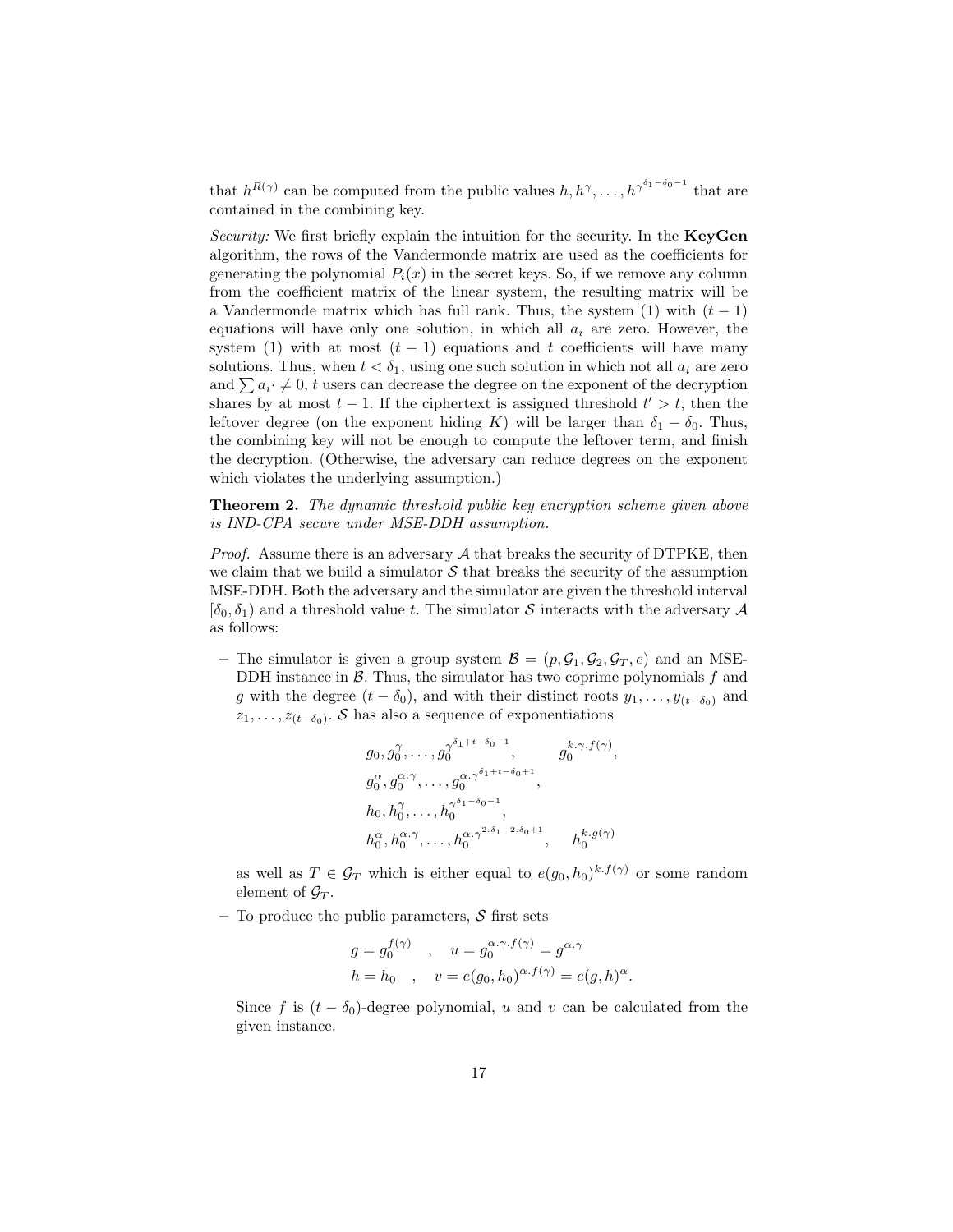The simulator S then forms the set  $\{x_i\}_{i=1}^{\delta_1-\delta_0-1}$  as follows: it sets the first  $(t-\delta_0)$  elements as  $x_i = z_i$  where  $z_1, \ldots, z_{t-\delta_0}$  are the roots of the polynomial g; and the remaining elements  $x_{t-\delta_0+1}, \ldots, x_{\delta_1-\delta_0-1}$  are chosen as random integers in  $\mathcal{Z}_p^*$ . Finally, it gives the encryption key

$$
EK = (u, v, \{h^{\alpha \cdot \gamma^i}\}_{i=0}^{\delta_1 - \delta_0 - 1}, \{x_i\}_{i=1}^{\delta_1 - \delta_0 - 1})
$$

and the combining key

$$
CK = (\{h^{\gamma^i}\}_{i=0}^{\delta_1 - \delta_0 - 1}, \{x_i\}_{i=1}^{\delta_1 - \delta_0 - 1})
$$

to the adversary.

- $-$  When the adversary makes a corrupt query for a user with the identity id, the simulator first picks a random integer  $i \in [n]$ , and gives the corresponding secret key  $usk_i = g^{P_i(\gamma)}$  and public key  $upk_i = i$  to the adversary. Note that since  $P_i(x) = i^{\delta_1 - 1} \cdot x^{\delta_1 - 1} + \cdots + i^2 \cdot x^2 + i \cdot x + 1$  is an  $(\delta_1 - 1)$ -degree polynomial, the secret key  $usk_i = g_0^{f(\gamma) \cdot P_i(\gamma)}$  can be computed from the given instance.
- The adversary submits two messages  $M_0, M_1$ . The simulator chooses a bit  $b \in \{0, 1\}$ , and sets the ciphertext  $C_b = (C_1, C_2, C_3)$  as

$$
C_b=(g_0^{-k.\gamma.f(\gamma)},h_0^{k.g(\gamma)},T\cdot M_b)
$$

and returns  $C_b$  to A. It can be easily proved that if we set  $k' = k/\alpha$ , then

$$
C_1 = u^{-k'}, \quad C_2 = h^{k'.\alpha.g(\gamma)}
$$

.

Note that if  $T = e(g_0, h_0)^{k \cdot f(\gamma)}$ , then  $C_3 = v^{k'} \cdot M_b$ , and  $C_2 = h^{k' \cdot \alpha \cdot g(\gamma)} =$  $h^{k', \alpha, A(\gamma)}$  as in the original scheme.

- The adversary outputs a guess  $b'$  and the simulator gives  $b'$  to the challenger.

Assume  $\mathsf{Adv}_{\mathcal{A}}^{DTPKE}$  is the advantage of  $\mathcal{A}$  in breaking the security of the construction, and  $\mathsf{Adv}_{\mathcal{S}}^{MSE-DDH}$  is the advantage of S in breaking the security of the assumption. If  $T = e(g_0, h_0)^{k \cdot f(\gamma)}$ , then A' s view will be identical to a real attack. Thus  $\mathsf{Adv}_{\mathcal{A}}^{DTPKE} = |\Pr[b' = b] - 1/2| > \epsilon$ . However, if T is just random group element, then  $Pr[b' = b] = 1/2$ . Therefore

$$
\mathsf{Adv}_{\mathcal{S}}^{MSE-DDH}\geq\mid\frac{1}{2}\pm\epsilon-\frac{1}{2}\mid=\epsilon.
$$

#### 4.2 Computational multi-secret sharing with small share size

With the new construction of DTPKE developed above, we are now ready to construct our efficient multi-secret sharing scheme. Assume there are n users and  $\ell$  secrets. As briefly explained in section 4.2, we divide the secrets into log n parts according to their threshold ranges, i.e.,  $[1, 2), [2, 4), \ldots, [n/2, n]$ . For the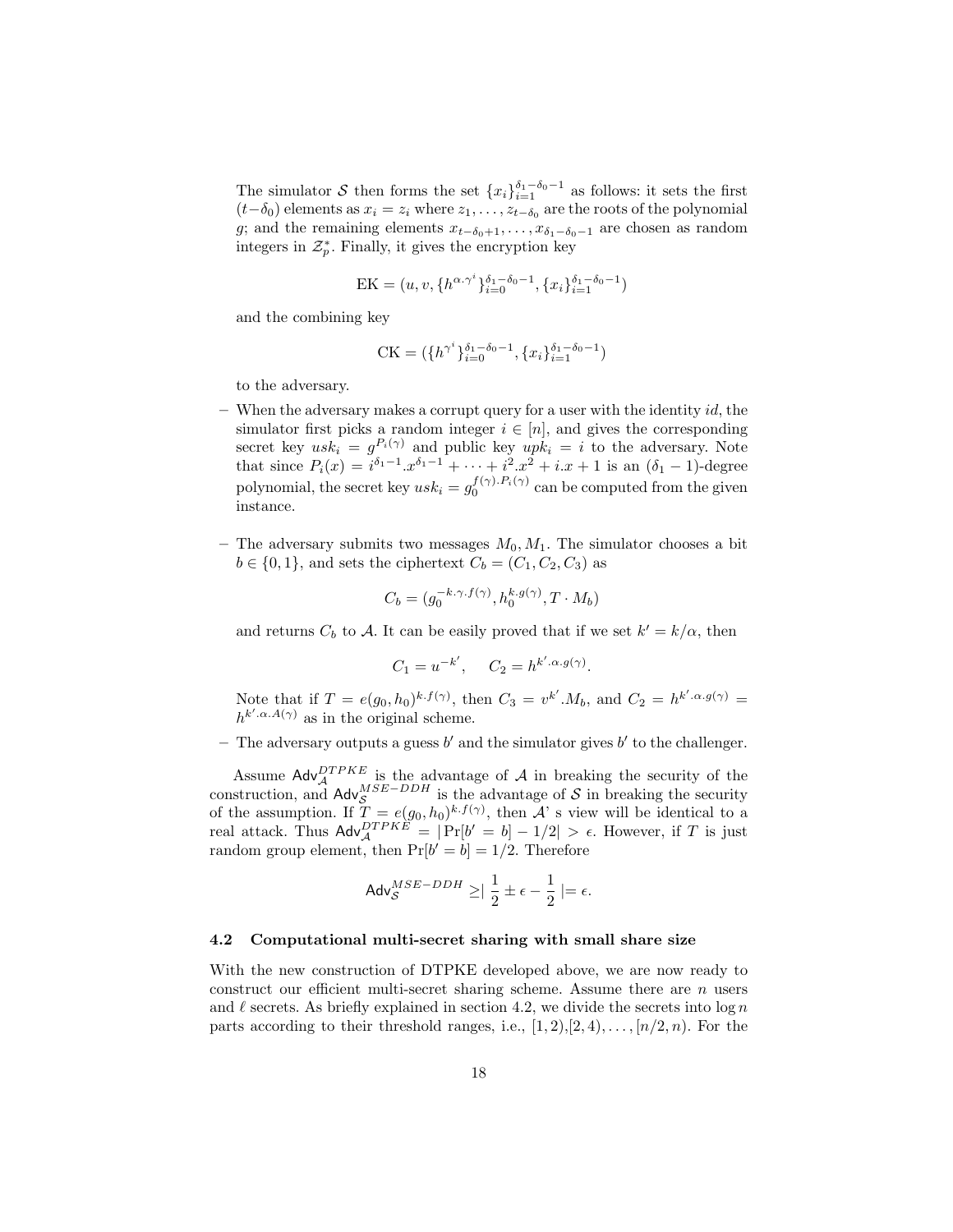secrets in the range of  $[\delta/2, \delta)$ , we will run an independent instance of our general construction of multi-secret sharing, instantiating the underlying DTPKE with the new scheme we introduce in section 4.2.

Note that the generic construction will be slightly altered: for each threshold range  $[\delta/2, \delta)$ , the combining key CK is dispersed using an IDS with threshold δ/2. Since our new DTPKE for threshold range [δ/2, δ) has the combining key with the size  $O(\delta/2)$  (growing linearly with the size of the range instead of the largest threshold value  $n$ ), running an IDS on this CK will yield share size  $O(\delta/2)/(\delta/2) = O(1)$ . Thus, we will have final share size  $|C|(1/t_1 + 1/t_2 + ... +$  $1/t_{\ell}$ )+O(log n) where |C| is the ciphertext size of each message and  $t_1, \ldots, t_{\ell}$  are the threshold values for the corresponding secrets. The first term is essentially the smallest size corresponding to the amount of information in the secrets, and the second part is the overhead we are aiming to minimize in this paper.

Given an efficient IDS (IDA.Disperse, IDA.Rec), and our new DTPKE (PD.Setup, PD.KeyGen, PD.Enc, PD.ShareDecrypt, PD.Combine), the details of our final construction of multi-secret sharing are presented as follows:

– **Share:** The algorithm takes the security parameter  $\lambda$ , the set  $\mathcal P$  of n users, and the secrets  $s_1, \ldots, s_\ell$  to be distributed as inputs. It first divides these secrets into  $\log n$  parts  $\Delta_1, \ldots, \Delta_{\log n}$ , according to the threshold values, where  $\Delta_u := [2^{u-1}, 2^u)$  for  $u = 1, \ldots, \log n$ . Here  $s_i$  with threshold  $t_i$  belongs to  $\Delta_u$  if  $t_i \in \Delta_u$ . For each group  $\Delta_u$ , the algorithm runs **PD.Setup**( $\lambda$ ) to generate parameters  $\{(MK_u, EK_u, CK_u)\}_{u=1,\dots,\log n}$ .

The algorithm then encrypts all the secrets using the corresponding master public keys and the threshold values to generate the ciphertext  ${c_1, \ldots, c_\ell}$ , where  $c_i = \text{PD}.\text{Enc}(EK_u, t_i, s_i)$  if  $s_i$  is in group  $\Delta_u$ .

Now the algorithm runs the IDS on each ciphertext  $c_i$  using thresholds  $t_i$ , i.e., the shares of  $c_i$  are generated as  $\{c_{i,j}\}_{j=1,\ldots,n} \leftarrow \textbf{IDA.Disperse}(c_i, t_i)$ . It also runs the IDS on each combining key  $CK_u$  using threshold  $2^{u-1}$  and gets the shares  $\{CK_{u,j}\}_{j=1,...,n}$ .

For each user  $j$ , the algorithm runs PD.KeyGen on each range of thresholds to generate key pairs  $(upk_{j,u},usk_{j,u}) \leftarrow \textbf{PD.KeyGen}(MK_u, j)$  for  $j = 1, \ldots, n$ . Also, it distributes the corresponding shares of ciphertexts and combining keys to this user.

This algorithm ends with each user  $j$  receiving his shares of ciphertexts  ${c_{i,j}}_{i=1,\ldots,\ell}$ , his shares of combining keys  ${CK_{u,j}}_{u=1,\ldots,\log n}$ , and his key pairs  $\{(upk_{j,u},usk_{j,u})\}_{u=1,\ldots,\log n}$ .

– Reconstruct: A set S of  $t_k$  users jointly run this protocol. Each user  $j \in$ S takes the index k and his share  $\{(usk_{j,u}, upk_{j,u}), CK_{u,j}, c_{i,j}\}_{u \in [\log n]}$  as inputs. The users first jointly run the IDA.Rec protocol to reconstruct the ciphertext  $c_k$  and the combining key  $CK_u$  (assuming  $t_k \in [2^{u-1}, 2^u)$ ) that were dispersed using thresholds  $t_k, 2^{u-1}$  respectively, i.e., they jointly reconstruct

$$
c_k \leftarrow \textbf{IDA}.\textbf{Rec}(\{c_{k,j}\}_{j\in S}); \quad \text{and} \quad CK_u \leftarrow \textbf{IDA}.\textbf{Rec}(\{CK_{u,j}\}_{j\in S}).
$$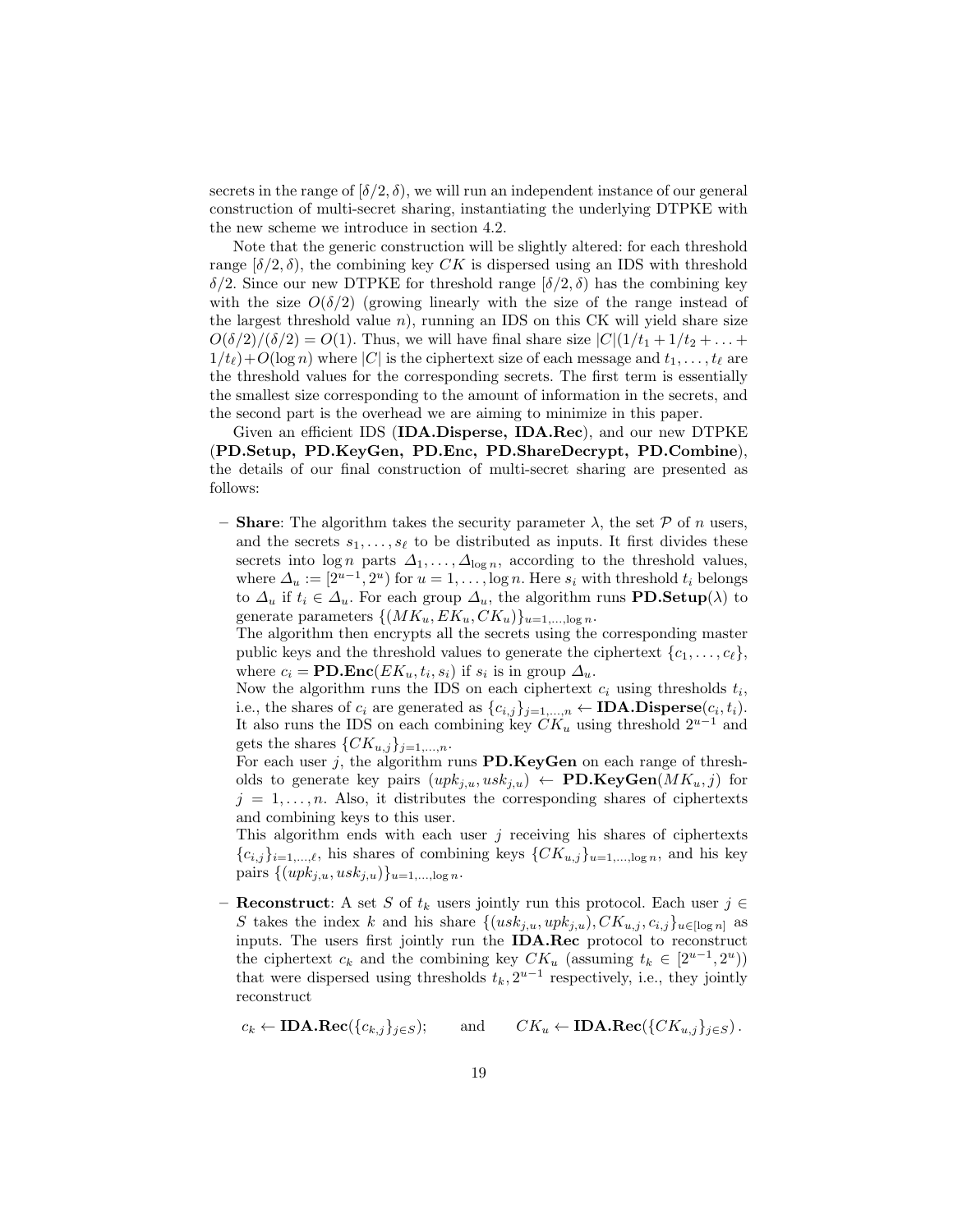Next, each user  $j$  in the set  $S$  partially decrypts the ciphertext, i.e.,

$$
\sigma_{k,j} \leftarrow \textbf{PD}.\textbf{ShareDecrypt}(usk_{j,u}, c_k)
$$

to get decryption share  $\sigma_{k,j}$ .

Finally, they jointly compute the corresponding secret

$$
s_k \leftarrow \textbf{PD}.\textbf{Combine}(\{\sigma_{k,j}\}_{j \in S}, CK_u, c_k),
$$

and each party outputs the secret  $s_k$ .

*Efficiency:* For each secret  $s_i$  with threshold  $t_i$  such that  $t_i \in [\delta/2, \delta)$  where  $\delta = 2^{u-1}$  for some  $u \in [\log n]$ , the corresponding ciphertext  $c_i$  will be dispersed using threshold  $t_i$  which will have size  $|C|/t_i$  (using, e.g., Rabin IDS [23], where |C| is the ciphertext size). Thus, all the ciphertext shares have size  $|C|/t_1$  +  $|C|/t_2 + \cdots + |C|/t_\ell$  in total assuming all the ciphertexts are the same length. Regarding the combining key shares, there are  $log n$  combining keys, each with size  $|CK_u| = O(2^u)$ . They will be dispersed using threshold  $2^{u-1}$  so that each contributes  $O(1)$  to the share size. Hence, the total size from combining keys is  $O(\log n)$ . Additionally, there are  $\log n$  user secret keys with constant size (or simply security parameter  $\lambda$ ) each; thus the size from this part is  $O(\log n)$ . Since we consider the case where both  $n, \ell$  are  $\text{poly}(\lambda)$ , each share size is bounded by

$$
|C|\Big(\frac{1}{t_1}+\cdots+\frac{1}{t_\ell}\Big)+O(\log \ell).
$$

Note that our ciphertexts have 2 more group elements than the plaintext, as we consider the case that  $\ell$  is large, this little overhead is subsumed by the dominating terms. Here we ignore the  $\lambda$  factor at the overhead term.

As noted in the Introduction, we here also briefly compare the efficiency of our construction with other schemes in the literature that utilize a public bulletin board. Remark that our scheme achieves  $O(\log \ell)$  share size for each user. If we encrypt the shares of users with a secret key and put the encryptions in a public bullet the board similar to [12, 18], then we achieve  $O(\log \ell)$  size public storage together with constant size share for each user, which is the secret key. Thus, the total size of the bulletin board will be  $O(\log \ell \cdot n)$ . However, [12, 18] achieve only  $O(\ell \cdot n)$  size bullet in board.

Correctness: This is very similar to the correctness of the generic construction, with the only difference being that the combining keys are dispersed; however, as long as there are enough shares, the combining key can be reconstructed trivially from the IDS property.

Security: The only difference with the generic construction is that the combining keys are also dispersed here. Note that, they are given out directly in the generic construction, thus the security is not influenced. Combining Theorem 1 and Theorem 2, we conclude the section with the following theorem: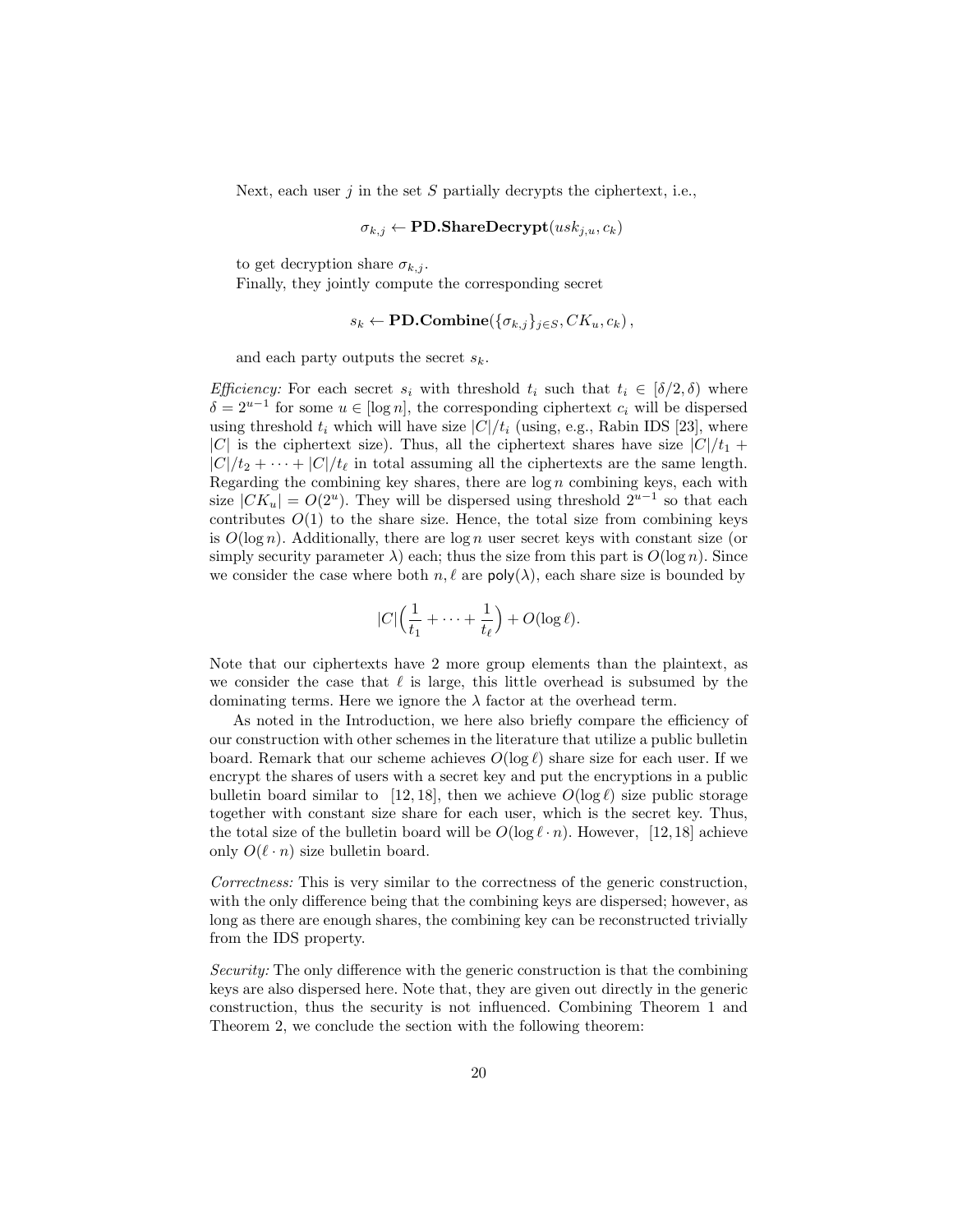**Theorem 3.** Suppose  $\lambda$  is the security parameter, under the MSE-DH assumption, there exists a computational secure  $(t_1, \ldots, t_\ell)$ -multi-secret sharing scheme distributing  $\ell$  secrets with length m each, having share size at

$$
O\left(m\cdot\left(\frac{1}{t_1}+\cdots+\frac{1}{t_\ell}\right)+\log\ell\right).
$$

### 5 A fair MPC protocol with smaller private state

A multi-party computation (MPC) protocol [9, 28] allows a set of parties to securely compute a function  $f$  in a distributed way while ensuring the privacy of the users' input and the correctness of the output, in the presence of dishonest users. Besides these basic correctness and privacy requirements, a secure multiparty computation protocol is highly desirable to achieve robustness (the honest parties learn their output even some parties play maliciously), fairness (if the honest parties do not learn their output, then the corrupted parties also cannot learn their output). MPC protocols can be divided into two groups : ones that require an honest majority and ones that can achieve security even when there is no honest majority. Goldreich et al. [9] constructed two different secure MPC protocols : one achieves security in the passive model even when there is only one honest user, and one achieves security in the active model under the condition of honest majority. After this seminal work, most of the works on MPC focus on these two settings individually.

In [14], Ishai et al. aimed to achieve the best of both, and combined the two protocols into one that enjoys full security in the presence of any number of passive corruptions and a minority of active corruptions. Briefly, given the function f and the inputs of n parties  $x_1, ..., x_n$ , the parties follow a non-robust MPC protocol to compute their shares  $y_i$ . If this phase terminates successfully, then the parties collude their shares  $y_i$  to output  $y = f(x_1, ..., x_n)$ . If the adversary aborts the computation in this phase, then the parties follow a robust MPC protocol to complete the computation of  $y = f(x_1, ..., x_n)$ . Even though combining two types of protocols into single one incorporates the relative advantages of both types, it possesses some drawbacks. If the first phase terminates with abort, the output might already been revealed to the adversary, thus, proceeding the protocol would violate the security.

Hirt et al. [13] circumvented the above restriction and provide a dynamic tradeoff between active and passive corruption. They proposed a protocol that enjoys security in the presence of  $t < n$  passive adversaries, and full security in presence of  $t < n/2$  active adversaries. Moreover, the protocol also guarantees full security in the presence of mix corruptions, as long as at most  $k$  of them are actively corrupted and less than  $n - k$  parties are corrupted in total. To this aim, they introduce a new primitive "gradual verifiable secret sharing (VSS)", which enables the protocol to release the secret gradually in the reconstruction phase. By this way, the protocol still guarantees enough secrecy for the honest parties even if it aborts during the reconstruction.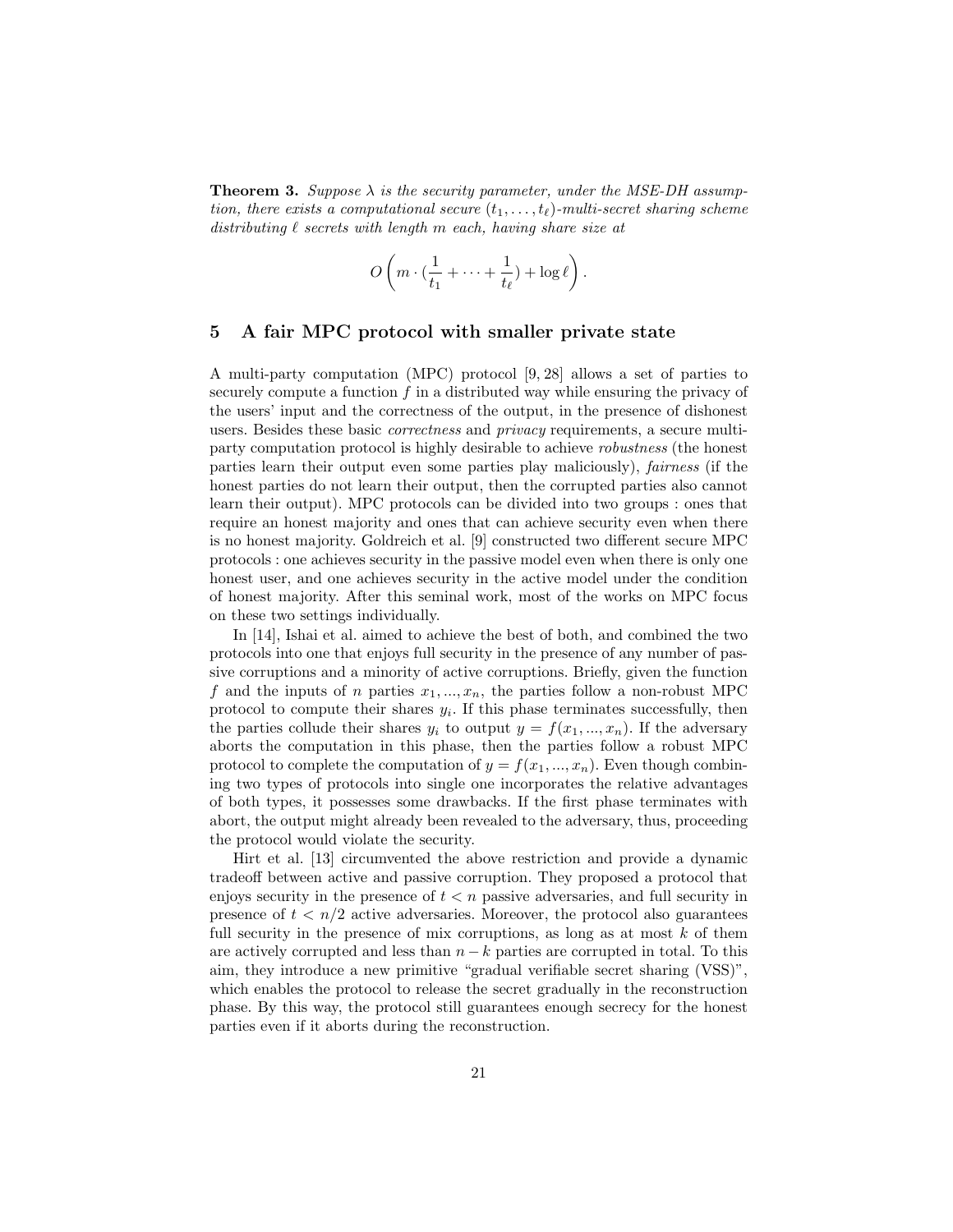To be more specific, a gradual VSS is a secret sharing scheme in which instead of the secret s, the random secrets  $s_1, \ldots, s_{n-1}$  where  $s_1 + \ldots + s_{n-1} = s$ , are shared among users in a way that each  $s_i$  is shared with threshold i.<sup>12</sup> In reconstruction protocol, the shares are released one by one in decreasing order of thresholds. Particularly, in stage  $i$  of the reconstruction protocol, if at least  $(i+1)$  users provide correct shares, then the protocol outputs the corresponding secret  $s_i$ . Otherwise, the protocol is aborted, and each user outputs a set of corrupted users that did not provide correct shares. If there is no abort, each user will eventually get the secret  $s = s_1 + \ldots + s_{n-1}$ . Remark that an abort at stage *i* prevents the adversary from learning  $s_i, \ldots, s_1$  and thus the secret *s*. From this fact, the gradual VSS enables the protocol to preserve as much secrecy as possible.

The gradual VSS can be seen as a  $(1, 2, \ldots, n-1)$ -MSSS that reconstructs the secrets one by one in a decreasing order of the thresholds. In the distribution of each secret, Hirt et al. [13] utilize  $(n-1)$  independent Shamir secret sharing schemes to implement gradual VSS. Thus, the first phase of the protocol results in linear size shares for users in the terms of the number users. However, if the protocol employs our construction given in section 4 as gradual secret sharing, then the size of the shares will be only logarithmic in the number of users.

The only task left after replacing the "trivial" secret sharing scheme with our efficient MSSS is that we have to make it verifiable. In other words, the users should be convinced that the shares output by the protocol are valid. Besides, they have to prove the validity of their shares when they pool them to get the secrets  $s_i$ . Fortunately, it is not hard to turn our construction to a verifiable one. In brief, in the Share protocol, each user receives a secret key, ciphertext shares and combining key shares generated by the IDS. For the verifiability, the dealer has to prove that the secret key is in the form  $g^{P_i(\gamma)}$  which can be done easily by checking some bilinear relation. The validity of the shares can be inherited from a verifiable IDS [5] (or directly applying zk-SNARK [2, 10, 19, 20]). While in the Reconstruct protocol, each user proves in zero-knowledge that the decryption share is in the form of  $\sigma = e(g, h)^{k \alpha \cdot A(\gamma) \cdot P_i(\gamma)}$  which could be done efficiently (e.g.,  $\sigma$ -protocol type of ZK proof [24]). At last, each user proves the validity of the shares of the ciphertexts and the combining keys (which can always be done via zk-SNARK for practical instantiation)  $^{13}$ . Note that for verifiability, some extra communication is necessary, however, they do not belong to the private states that each user has to store. For the details of each underlying tools, we refer to the references [5, 7, 24].

<sup>&</sup>lt;sup>12</sup> The shares are the outputs of a general MPC protocol by running [9] in the first phase. Note that even though the GMW protocol does not provide strong enough robustness or fairness, however, malicious parties do not gain any advantage aborting in this phase as they only see shares.

 $13$  Here, it will be helpful to distinguish between a one-time public parameter-generation and a full-time public bulletin board: the former is the one-time setup; more importantly, it can be performed by the data owners for our setting. However, the latter requires the maintenance of the bulletin board during the life-time of the shares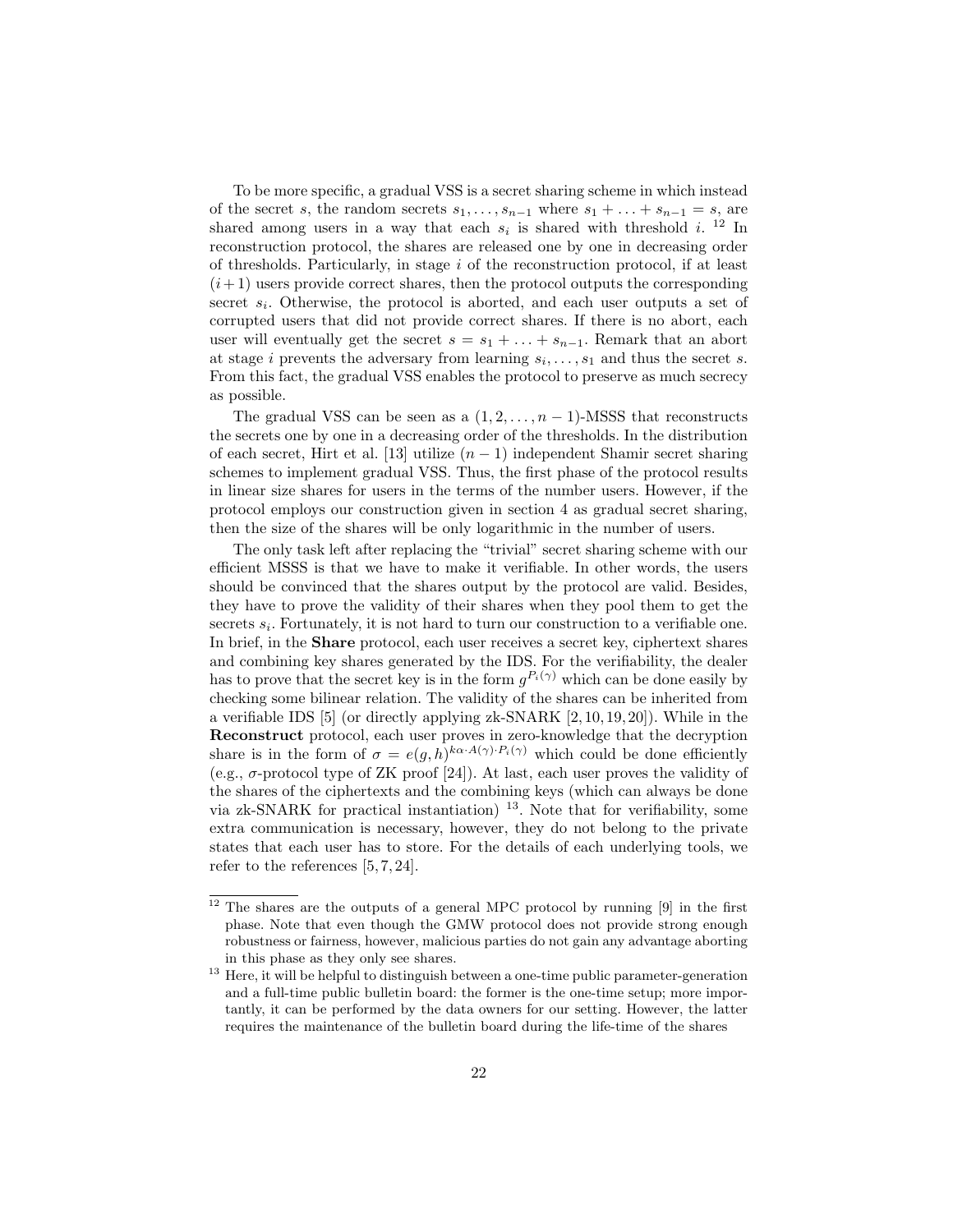## 6 Conclusions and Open Problems

In this paper, we constructed a share size (near) optimal multi-secret sharing scheme in the computational setting. Our construction achieves a share/overhead size grows logarithmically in the number of secrets, which significantly improves the previously known results about multi-secret sharing that the share size grows linear in the number of secrets. We use a tool of dynamic threshold public key encryption scheme as the underlying building block. In order to achieve our goal of share size efficiency, we constructed a new DTPKE that has a constant size ciphertext and shorter combining key, which might be of independent interests. We also demonstrate two interesting applications of our MSSS scheme to decentralized storage network and to the setting of fair secure multiparty computation.

There are also some open problems remain. Since a MSSS has a unique feature that multiple independent secrets can be shared without the need of sharing them one by one, an interesting question could be finding other applications to distributive cryptography that inherits our share size efficiency. Furthermore, our main building block of a new, efficient DTPKE (and the underlying technique) might also be applicable to e.g., constructions of attribute based encryption. Also, showing some lower bound on the parameter efficiency on the DTPKE is intriguing, intuitively, it seems hard to get a DTPKE scheme with all parameters sublinear, since there is not enough space to encode the corresponding information according to all the possible thresholds, but formally showing such a result will be quite interesting.

### References

- 1. A. Beimel, A. Ben-Efraim, C. Padró, and I. Tyomkin. Multi-linear secret-sharing schemes. In Theory of Cryptography-TCC 2014, pages 394–418, 2014.
- 2. N. Bitansky, A. Chiesa, Y. Ishai, R. Ostrovsky, and O. Paneth. Succinct noninteractive arguments via linear interactive proofs. In Theory of Cryptography - 10th Theory of Cryptography Conference, TCC 2013, Tokyo, Japan, March 3-6, 2013. Proceedings, pages 315–333, 2013.
- 3. G. R. Blakley. Safeguarding cryptographic keys. Managing Requirements Knowledge, International Workshop on, page 313, 1979.
- 4. C. Blundo, A. D. Santis, G. D. Crescenzo, A. G. Gaggia, and U. Vaccaro. Multisecret sharing schemes. In CRYPTO '94, 1994, pages 150–163, 1994.
- 5. C. Cachin and S. Tessaro. Asynchronous verifiable information dispersal. In DISC 2005, pages 503–504, 2005.
- 6. C. Delerablée and D. Pointcheval. Dynamic threshold public-key encryption. In Advances in Cryptology - CRYPTO 2008, pages 317–334, 2008.
- 7. A. Fiat and A. Shamir. How to prove yourself: Practical solutions to identification and signature problems. In CRYPTO, pages 186–194, 1986.
- 8. S. D. Galbraith, K. Harrison, and D. Soldera. Implementing the tate pairing. In Algorithmic Number Theory 2002, pages 324–337, 2002.
- 9. O. Goldreich, S. Micali, and A. Wigderson. How to play any mental game or a completeness theorem for protocols with honest majority. In STOC 87, pages 218–229.